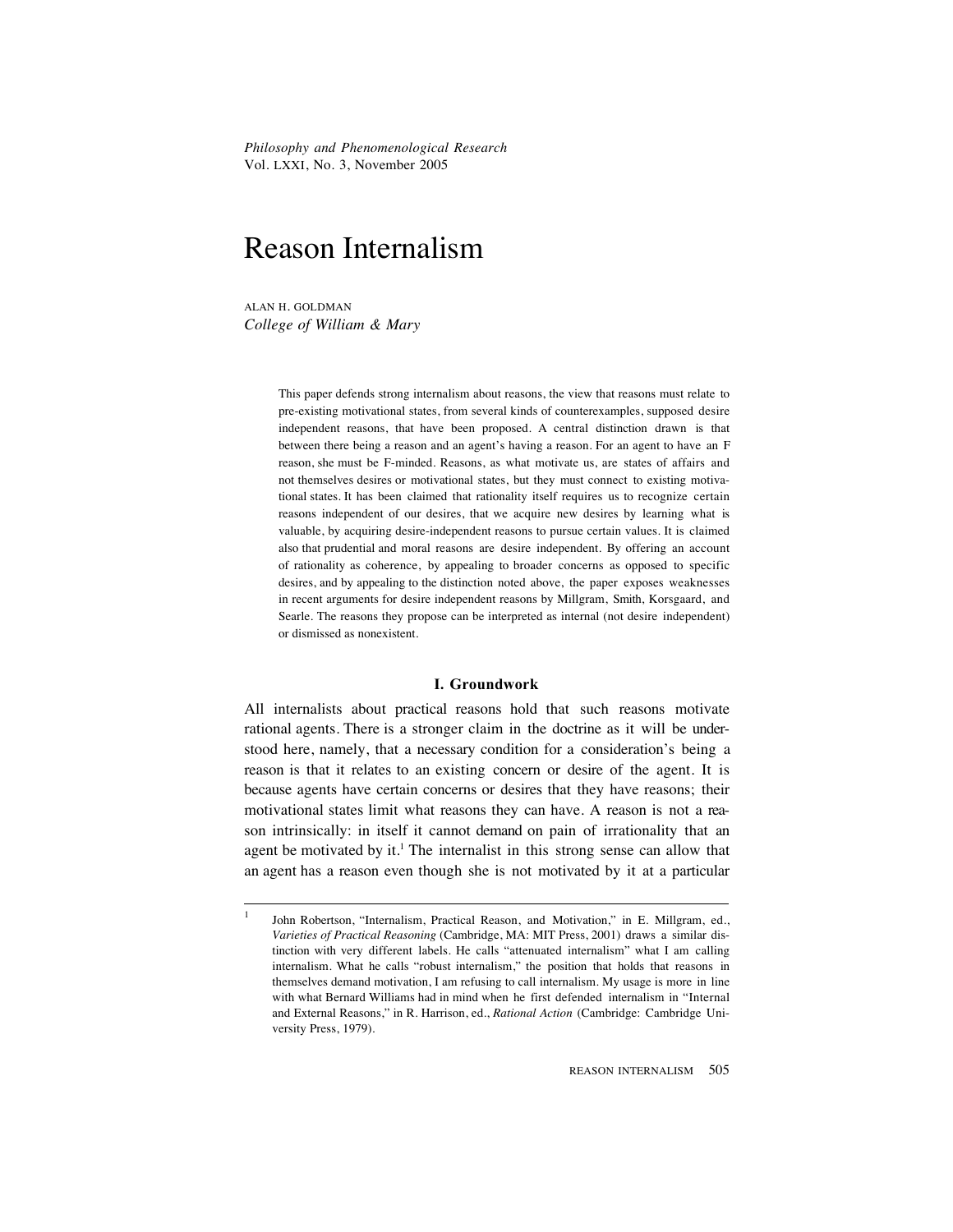time. She may be in an irrational frame of mind at that time, too depressed, for example, to care about any of her usual concerns. But such concerns there must be in relation to which the reason is a reason, before the lack of motivation can count as irrational. On the other side, opponents of internalism in this strong sense can allow us to posit desires whenever we are motivated to act on reasons, but they will typically see these desires as themselves motivated by the reasons in themselves, as are the actions that result.<sup>2</sup>

The underlying rationale for internalism in this sense appeals to the nature and origin of value. It is the recognition that values exist only for and because of valuing agents, agents motivated to seek or to avoid certain states of affairs.3 Values are relations between objects or states of affairs and subjects who value them. This is, of course, a controversial view. Many philosophers believe in objective values, things that agents ought to value (potential motives) whether they do or not. But that values in objects depend on actual valuings by agents is the underlying premise of internalists, for whom the demand to value various objects follows only from the demand for coherence with existing concerns and motivations. If things have value only in relation to the concerns of valuing agents, then reasons are such only relative to these same concerns. For reasons, as considerations that count for or against particular actions, are perceived positive or negative values, reflecting ends sought or shunned. Reasons are what motivate us as rational agents, but they motivate us by reflecting our values, ends, desires or concerns. As considerations that motivate us, they are naturally seen as the contents of our desires, although we are typically aware of these contents, good and bad states of affairs, and not of the desires or motivational states themselves, except in the absence of some strongly desired state of affairs. Given this fundamental claim about values as premise, internalism seems to follow.<sup>4</sup> But the question for this paper is whether it can be maintained in light of apparent counterexamples, reasons that seem to exist, or that we seem to have, independent of our motivations. Strong reason internalism is on the defense at present, and I intend to show what defense it can offer.

As a first step toward explaining away these purported counterexamples, the following distinction between definitions will be crucial: (1) *There is an F (moral, prudential, aesthetic…) reason R to do act A = If (and only if) a subject S is F-minded, then S, if rational, would be motivated by awareness of R to A;* (2) *S has an F reason R to A = S is F-minded and, if rational, would be motivated by awareness of R to A.* The first clause on the right side of the second definition may be redundant, since S's motivation implies his being

 $\sqrt{2}$ <sup>2</sup> See, for example, Thomas Nagel, *The Possibility of Altruism* (Oxford: Clarendon Press,

<sup>1970);</sup> Joseph Raz, *Engaging Reason* (Oxford: Oxford University Press, 1999).<br><sup>3</sup> This broad definition allows that most sentient creatures are valuing subjects.<br><sup>4</sup> But Christine Korsgaard, to be discussed below, accepts must be morally concerned whatever our antecedent motivations.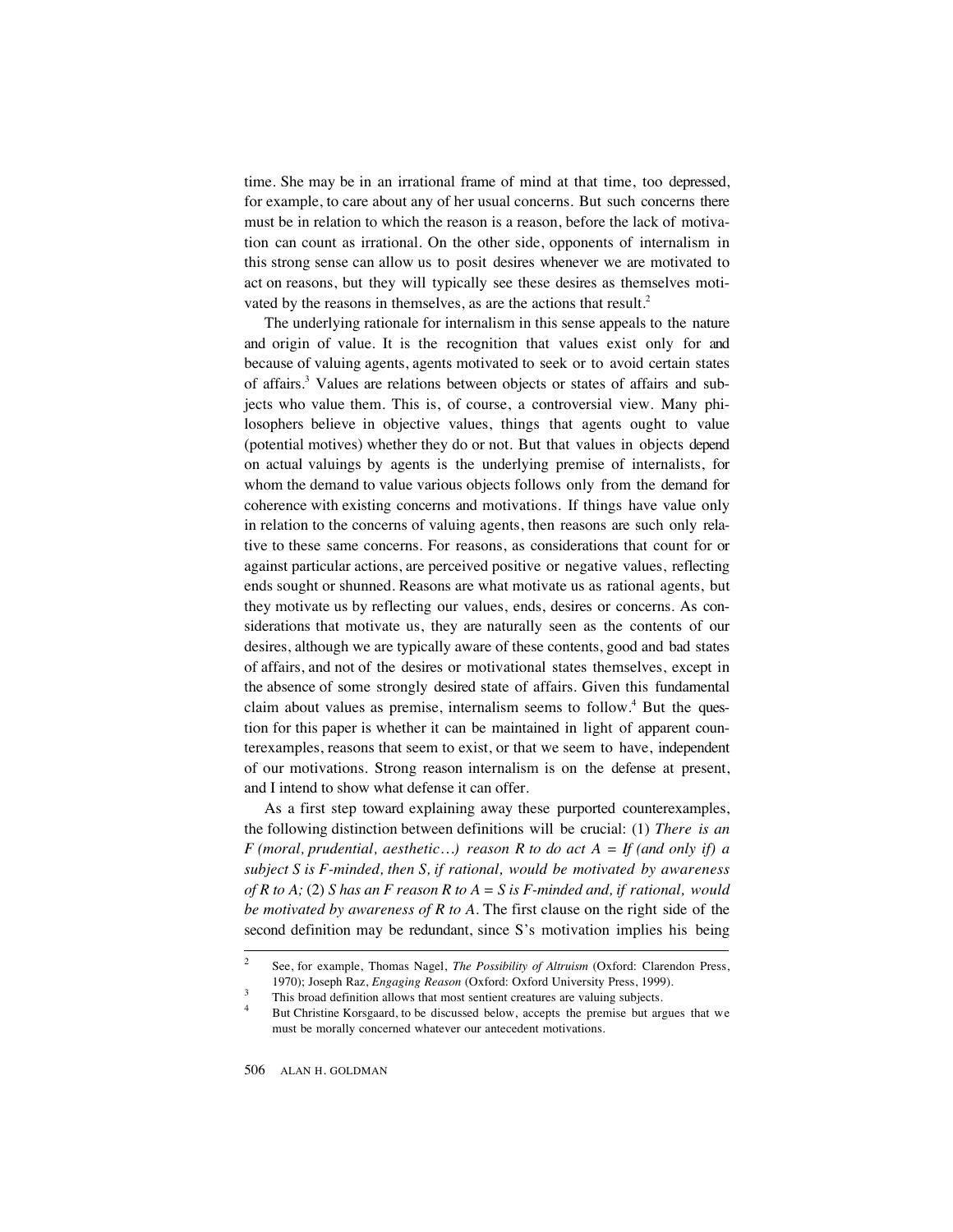F-minded or concerned. The first clause on the right side of the first definition reflects the internalist thesis that F reasons require F concerns on the part of the subject. If a particular tennis racket is on sale at the Sports Authority store, then there is a reason for me to go there if and only if I am concerned about my tennis game and about saving money while I acquire the means to improve it. The second definition allows that subjects can have reasons of which they are unaware, as long as they would be rationally motivated by them if aware of them. This is in keeping with the fact that I can discover what reasons I have, or someone can point them out to me, although, of course, I must be aware of them in some way in order to be motivated by them. That I have a reason does not mean that I must act on it or be deemed irrational. I must have some motivation to so act, but it need not be sufficient to produce the action or relevant intention. I may have reasons for several incompatible actions none of which is rationally required of me. To be motivated is simply to have some desire or inclination toward some action, to be disposed to act in the absence of other equal or stronger reasons.

Finally, by way of clarification, the antecedent clauses that refer to being F-minded typically refer to an agent's values, her broader, more stable desires or concerns. These will typically stand in hierarchical relations to more specific desires. I am motivated to go to the Sports Authority store only if I am tennis-minded, but my concern for tennis may be based on a desire to compete or exercise, the latter desire based on a concern for my weight, and this desire based on my being health-minded and ultimately concerned for my own welfare. Values or broader concerns may give rise to more specific desires when certain states of affairs are recognized as opportunities, thereby becoming reasons for the more specific desires (for example, I see an ad for a tennis racket at the Sports Authority and come to desire to go there).

If I am F-minded and therefore motivated by F reasons, then I will be motivated by the Fness of the reasons, although I may not conceive them as such. I might, for example, be moved by the needs and interests of others and therefore be morally-minded although, like Huckleberry Finn, I don't think of myself or of these concerns and reasons as moral. The first definition indicates that there can be reasons, for example moral reasons, that do not motivate. Nor will agents necessarily be irrational for not being motivated by them. Moral reasons will motivate only as long as people are morally-minded as well as rational. The second definition indicates that subjects have moral or aesthetic reasons only if they are morally- or aesthetically-minded or concerned. The distinction between these definitions means that we can be externalists (in at least an attenuated sense) about what reasons there are and internalists about what reasons agents have. The externalism is attenuated because the analysis still makes reference to motivation in two places, and because we would not recognize any reasons as such unless at least some people were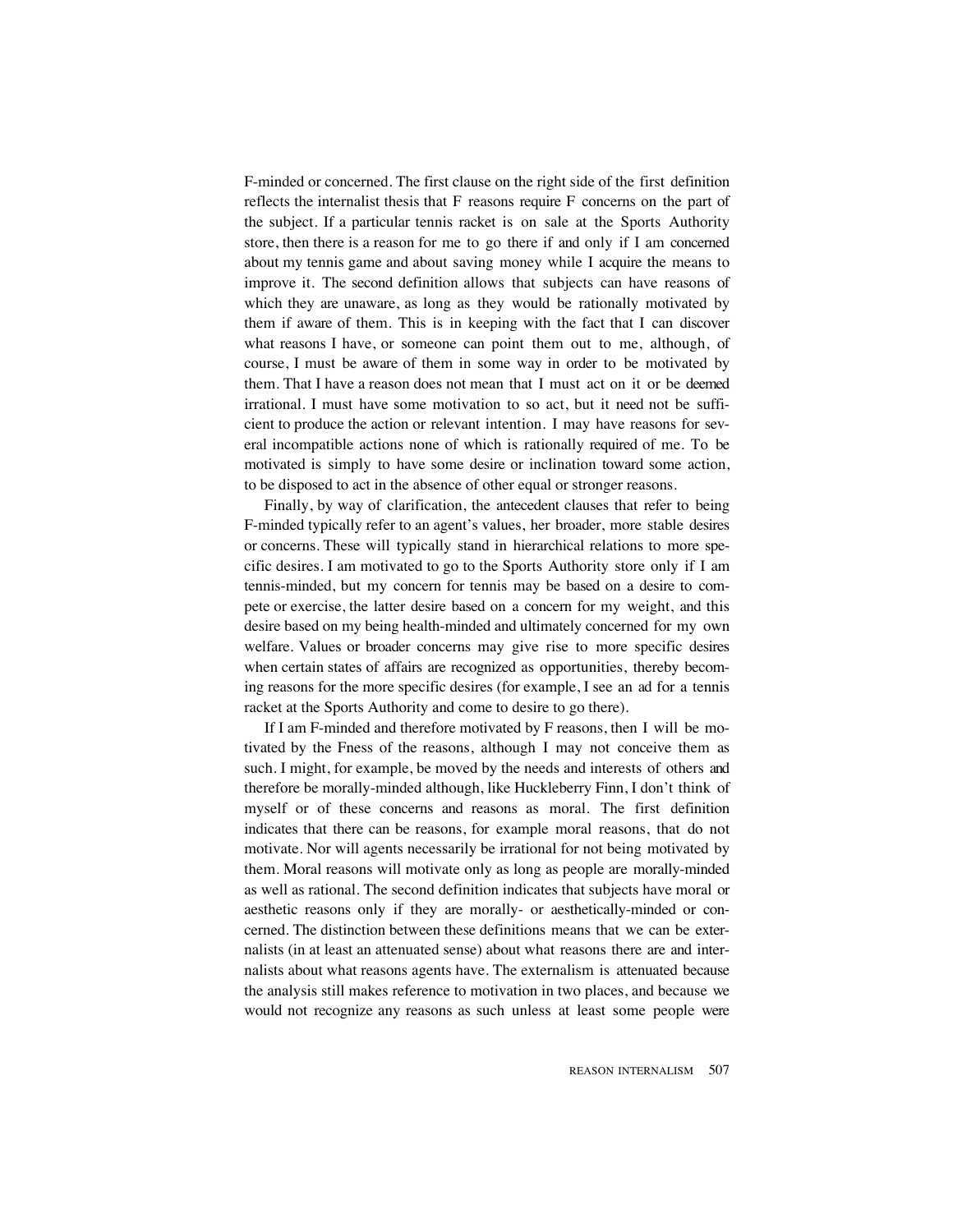relevantly concerned. But the distinction remains significant in that it will allow us to accommodate some of the premises in the arguments against internalism without accepting their conclusion.

Before addressing these arguments, more groundwork is needed on the nature of reasons and on what rationality itself requires of us. Just as I am understanding internalism in a strong sense here, in a sense that makes it most vulnerable to counterexamples if there are any, so I am understanding reasons in a strong sense, in the sense that connects them most closely with rationality. If acting on reasons makes one rational, this is because they both explain and justify, at least to some degree, one's actions. Reasons are what motivate and hence explain our actions, and they motivate precisely by justifying our actions in our own eyes. This is not to deny that there is a weaker sense of reason in which reasons explain without justifying. But this is the sense in which there are reasons for nonsentient events and not only actions—the reason the shuttle crashed was a hole in its wing. A reason in this weak sense is simply a cause. This is not the sense that connects essentially with rationality, our concern here. There can, of course, also be justifying reasons that are not acted on and therefore are not explanatory of actions. So justification and explanation can come apart, but our interest lies in cases of rational actions where they go together.

Reasons, then, are what motivate us, what we deliberate about, and what, often after deliberation, explain and justify our actions. As such, reasons are states of affairs or facts, such as a tennis racket's being on sale or its raining outside, that count for or against certain actions. The more standard view is that reasons are complexes of beliefs and desires.<sup>5</sup> On this view, the reason I go to Sports Authority is my desire for a new tennis racket and my belief that I can pick one up on sale there. The plausibility of this account derives first from the fact that this desire and belief can indeed explain my action, being parts of the causal chain that lead to it. The fact that the racket is on sale is also part of that causal chain, having given rise to the relevant belief when apprehended via the newspaper ad, and having risen to the status of reason by relating to my desires. Which part of the causal chain is cited in an explanation is a pragmatic affair. Always only part of a causal chain will be cited in an explanation, that part on which interest is focused. Thus, externalists are right that we do not necessarily need to cite additional elements when citing factual reasons (or beliefs) as explanations, but wrong if they think this implies that desires are not also necessary parts of the relevant causal chains. And old-fashioned internalists are also right that we can explain by citing desires and beliefs, other parts of the causal chain. Beliefs and desires, instead of facts, are more likely to enter into third party explanations when the

 $\mathfrak{s}$ <sup>5</sup> Although the view I am adopting is also held by Joseph Raz, op. cit., and by Jonathan Dancy, *Practical Reality* (Oxford: Oxford University Press, 2000).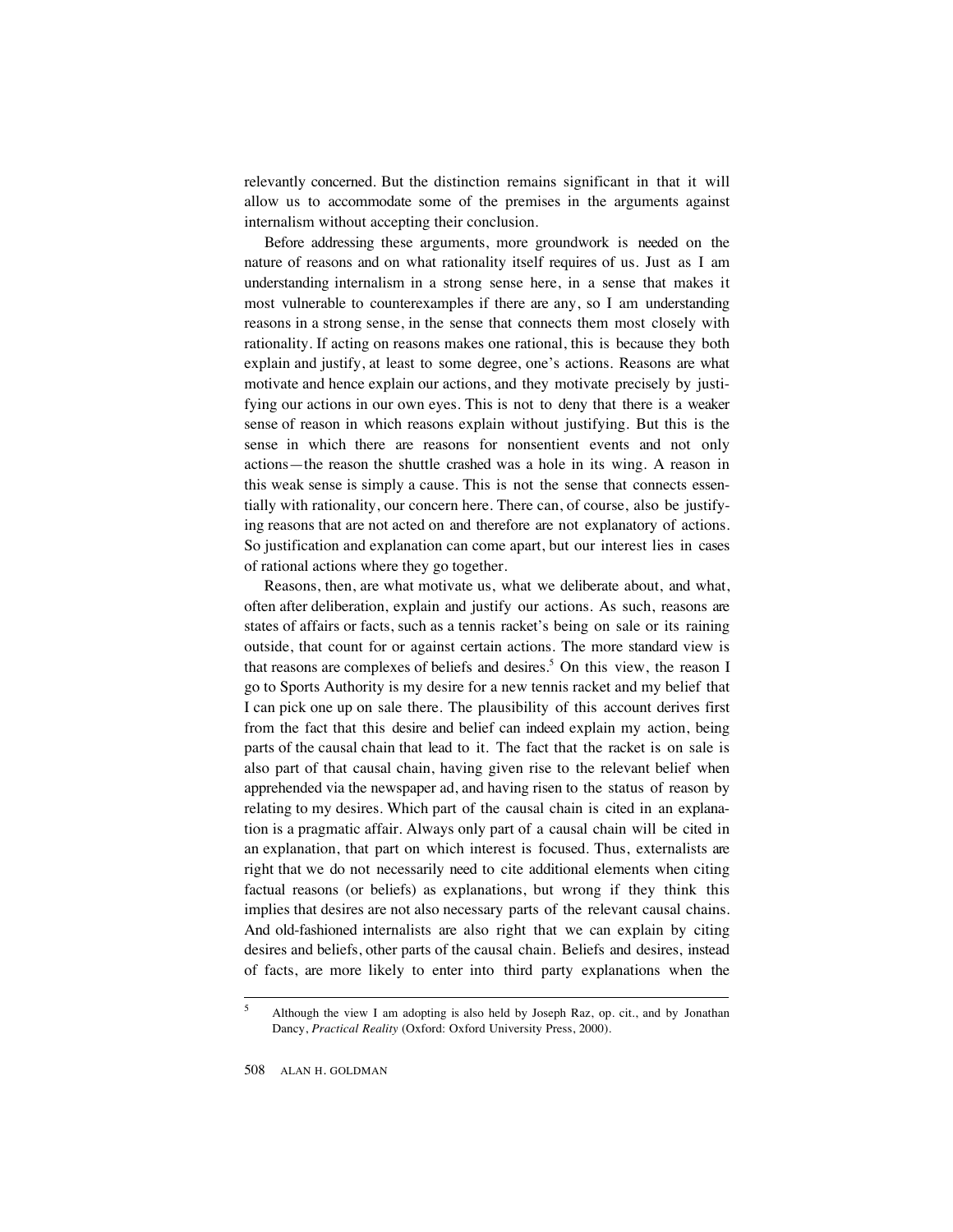beliefs are deemed false or the desires are for things considered undesirable. But while such facts or states of affairs as that a racket is on sale enter into deliberations as their objects and justify actions given the relevant desires and beliefs, we do not deliberate about our beliefs and desires, and these in themselves do not justify our actions. If I wake in the morning and desire to go back to sleep, I still may have no reason to do so and many reasons not to do so, given my concerns and busy schedule for the day. I could not justify additional sleep to myself or to others simply by pointing out that I felt a desire to go back to sleep.

But don't desires sometimes justify actions—isn't my desire for chocolate ice cream justification enough for my choosing it as dessert? My desire or state of being motivated is not my reason for choice, i.e. what motivates me. If my choice needs a justification, if I have any reason for my choice, I take it that the pleasant taste or its prospect is my reason. If this particular ice cream does not in fact taste pleasant to me, then I lack a reason. My bare desire, if based on a false belief, does not provide a reason. It is just as well (and in this case, given opposing considerations, better) to rid myself of such desires as to act on them.6 Even without false beliefs, desires in themselves do not justify or provide reasons. "Just because I wanted to" is not so much the provision of a reason as an admission that I had none. Such actions without reasons are not irrational unless incoherent with other desires and concerns; in contexts in which we have no reason for doing one thing rather than another, we need no justification for doing either. Broader concerns may also seem to provide in themselves justificatory reasons, as when I say that concern for my own welfare was the reason I backed out of the contract that had become disadvantageous to me. But here again it is more proper to say that the fact that the contract had become disadvantageous to me was my reason, given my concern for my own welfare. The concern is a background pre-condition for the reason, not the reason itself.

As for beliefs, it may seem that it is precisely in the context of false belief, belief to which no fact corresponds, that beliefs in themselves justify actions. If I falsely believe that the ice cream will have a pleasant taste, then there is no fact to justify my choosing it, but the choice itself may nevertheless appear to be justified by the belief itself when combined with the relevant desire. Again I prefer to say that I had no reason in that context for my choice, although I thought I had (and perhaps could be excused for thinking so). This preference in vocabulary is again supported by the strong sense of reason with which I am operating, the sense in which reasons objectively justify and explain. And this strong sense is justified by its giving the opponents of internalism a fair run for their money. If all reasons were desires, or desires plus beliefs, then the internalist's position would be conceptually

<sup>6</sup> Dancy makes this point, op. cit., p. 39.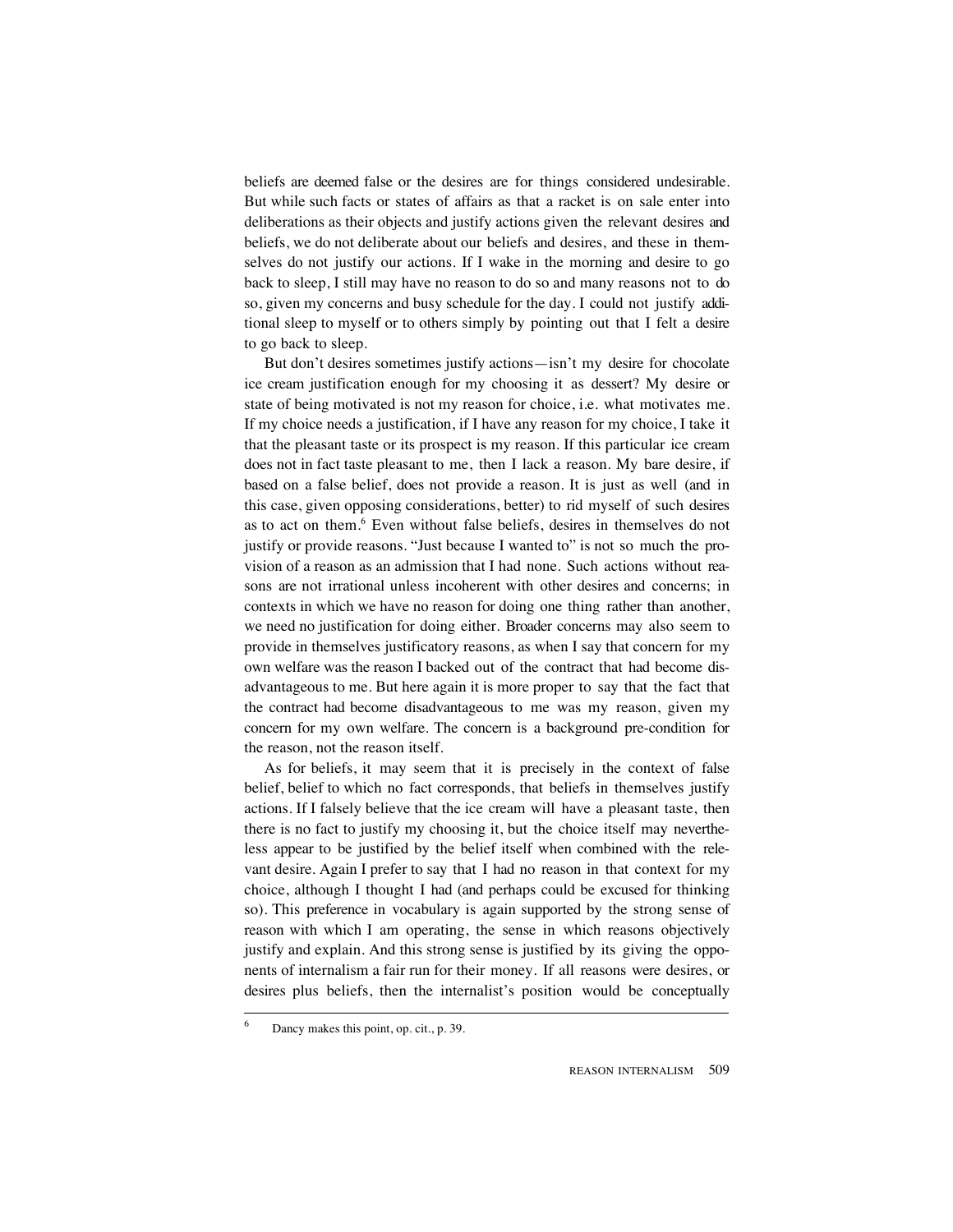established. That reasons are facts or states of affairs leaves it open whether they may be independent of desires or pre-existing motivational states.

If reasons are what we deliberate about and what both explain and justify our actions, then reasons are not desires or desires plus beliefs. And if desires are states of being motivated, then they are not *what* motivates (again reasons).<sup>7</sup> Moral reasons, for example, are not desires and beliefs, but plausibly include consequences of actions (states of affairs that result) and types of actions (e.g. the fact that an action is the fulfillment of a promise). This leaves it open too, however, that reasons always reflect desires or motivational states, that deliberation is partly a process of self-discovery. Desires as well as beliefs are necessary pre-conditions of reasons without being reasons themselves.8 That it is raining outside is my reason for taking an umbrella, but only relative to my desire to stay dry, and it motivates me only given my recognition or true belief that it is raining.

A final word (for now) about the nature of desire. I have endorsed the view that desires are states of being motivated, primarily inclinations or dispositions to act or choose (perhaps only under certain descriptions or representations). This may seem to be counterexemplified by desires for things one cannot influence or choose. I want the Dolphins to win the Super Bowl next year, but I am not motivated to do anything to help them, being powerless to do so at reasonable cost. There are two possible replies. One is that, if I do have this desire, then I would be motivated to satisfy it if I were able to do so. I prefer to say that this is not a desire proper, but simply a want or wish. The distinction is supported by the oddness of "I desire that the Dolphins win," as opposed to "I want the Dolphins to win" or "I wish the Dolphins would win". "I desire to go to the Dolphins game," by contrast, is perfectly natural, as that is something within my power to do. It will be necessary later, nevertheless, to distinguish more explicitly between narrower and broader senses of desire proper.

#### **II. Rationality and Deliberation**

Since some purported examples of desire independent reasons appeal to reasons that rationality in itself requires us to have, we need as a final preliminary to sketch in broader terms an internalist's account of what rationality does require. We can then see whether the alleged counterexamples escape the terms of this description or whether they can be captured by it. If our initial definitions of reasons and of having reasons are to stand, then we cannot, on pain of obvious circularity, define rationality in terms of responding to rea-

 $\overline{a}$ 

<sup>7</sup> Compare Alfred Mele, *Motivation and Agency* (Oxford: Oxford University Press, 2003), p. 16. <sup>8</sup> Philip Petit and Michael Smith, "Backgrounding Desire," *Philosophical Review*, 99

<sup>(1990): 565-92,</sup> also relegate desires to the background of deliberation, but they continue to view desires as reasons or parts of reasons.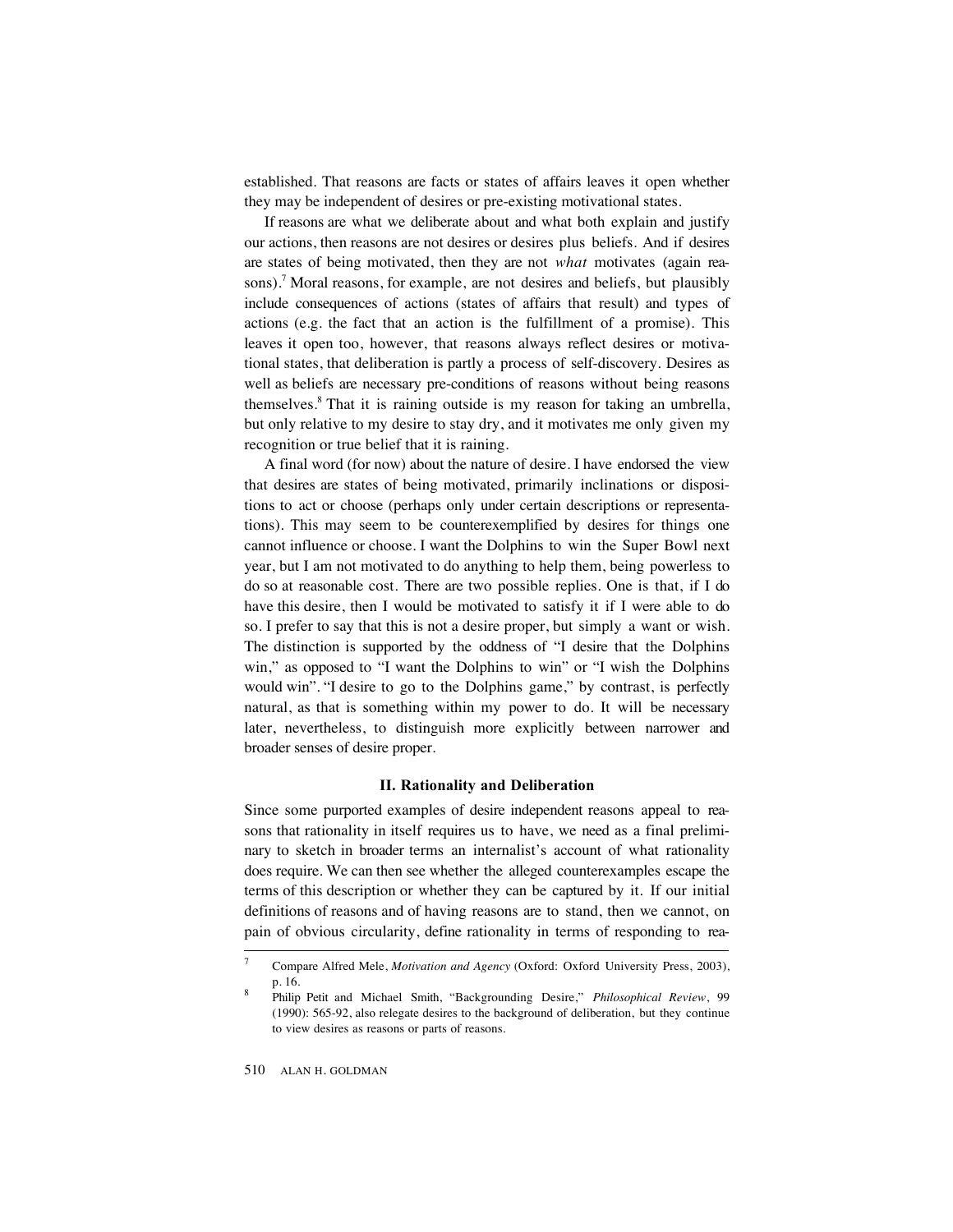sons. Instead, the nature of rationality determines what reasons are, what counts as reasons. For the internalist, what rationality demands in a nutshell is coherence. Coherence, especially with the *constitutive aims* of belief and action, determines what counts as reasons. If coherence of the sort that the internalist can require can account for the rational requirement to recognize reasons proposed as counterexamples to his account, then they are not genuine counterexamples.

Let us begin here, as others have for purposes of comparison, with the clearer case of belief. The constitutive aim of belief, as others point out, is truth—beliefs are essentially states that aim at truth. To believe is to believe true. Reasons for beliefs are therefore indications of truth, of states of affairs to which the beliefs correspond. Demands of coherence account for logical reasons. If I believe that p implies q, then I cannot coherently believe that p and not-q, because then I would believe what I believe is not true. In other words, my belief would be self-defeating in terms of its constitutive aim. Incoherence is practical self-defeat, even when it comes to belief as opposed to action. Logical rationality is part of practical rationality. It is often said that we cannot have reasons to be logically rational, but in fact we can have, for example, prudential reasons to be so. What we cannot have are reasons to be rational tout court. Avoidance of incoherence or self-defeat is not a reason to be rational: it is what it is to be rational. We need not add "If a subject is truth-minded" to the definition of logical reasons, since, as noted, to believe is to be truth-minded, and we are wired to acquire beliefs. Thus, coherence or rationality in itself accounts for logical reasons. It also determines the requirement to base empirical beliefs on sensory and inductive evidence, once more in order to fulfill the practical aim of achieving truth.

The question of a constitutive aim for action that parallels truth as the constitutive aim of belief must be more difficult, since there has been no convergence on an answer. J. David Velleman, who raised the issue and addressed it most thoroughly, has taken the constitutive aim of action to be autonomy or self-knowledge, that which distinguishes full-blooded action from mere animal behavior,<sup>9</sup> while John Searle denies that there is any end of action analogous to truth as the end of belief.<sup>10</sup> Velleman's candidates cannot be correct, since a constitutive aim for any state S both sets the criterion for success of S and determines what counts as a reason for S. Autonomy and self-knowledge are not criteria for successful actions. Autonomous actions are not necessarily successful, as true beliefs are, and we can gain self-knowledge from our failures as well as from our successes, fail while knowing exactly what we are doing. Nor does self-knowledge or autonomy determine what

 $\bf{Q}$ <sup>9</sup> J. David Velleman, *The Possibility of Practical Reason* (Oxford: Clarendon Press, 2000), pp. 26, 193. <sup>10</sup> John Searle, *Rationality in Action* (Cambridge, MA: MIT Press, 2001), p. 137.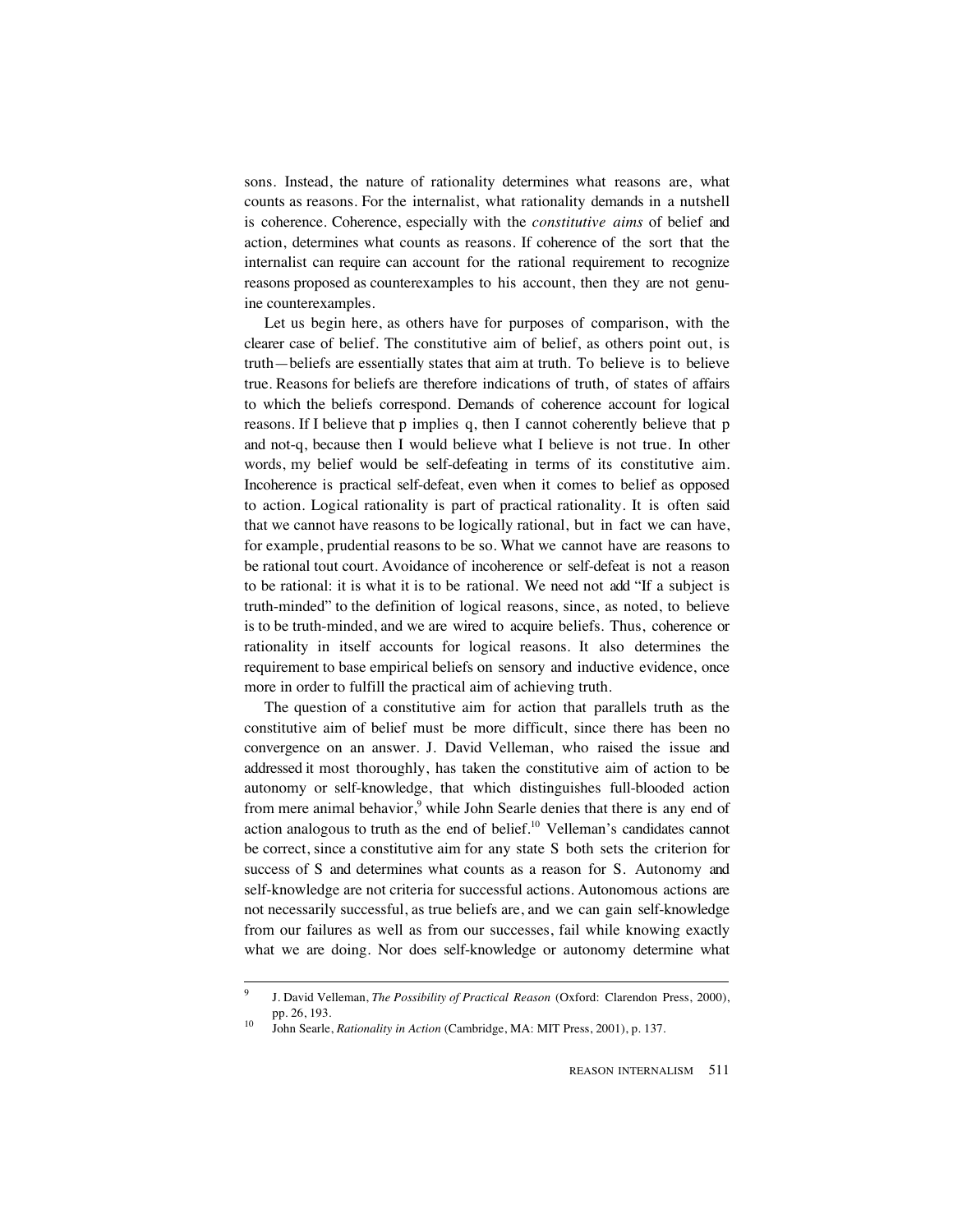counts as a reason. We can self-knowingly act on impulse and not reason, and while Kantians do not see such action as autonomous, the point is debatable. What distinguishes human action from that of other higher animals is not its constitutive aim, as Velleman holds, but the way that aim, if it exists, is often satisfied, i.e. with self-awareness.

Is there then, as Searle claims, nothing that stands to action as truth stands to belief? Put in positive terms, is there anything generic that constitutes what counts as success in action, toward which action as such aims? The positive answer to this question is that action aims at the fulfillment of those motivational states that prompt it or of those ends that motivate it. The constitutive aim of action is the satisfaction of desires broadly construed as states of being motivated. If we believe, we are concerned about truth; if we act, we are concerned about satisfying the desires that prompt the actions. This is so even if, as claimed earlier, we are focused on the objects of our desires and not on the desires themselves. Achieving the object is fulfilling the desire, so that if one aims at the object, one is indirectly, if not consciously, concerned to fulfill the desire. This criterion of success for action does not distinguish the merely intentional type from the fully autonomous and reflective type, but then neither does the criterion of success for belief distinguish mere belief from its fully critical and reflective version. Reflection in both realms may increase the chances of success, but it is not necessary for success. It might be objected to the analogy that motivational states specify very different sorts of ends, and that there is therefore no single internal end of action as truth is the aim of belief. But truth too requires different satisfaction conditions for different propositions believed, and different reasons indicate those conditions.

Constitutive aims, we noted, determine what counts as reasons. The constitutive aim of action is the satisfaction of the motivational states that lead to it. If this is so, then reasons indicate ways to satisfy these states: they count as reasons only relative to existing motivations. We have arrived at the internalist's thesis via a different route (which is why this is the internalist's account of rationality). But just as rationality or coherence can require certain beliefs given other beliefs or evidence, so it can require certain desires or motivational states given other desires, facts, and broader concerns. A belief in itself is not a reason to believe it true, and a motivation is not a reason to be motivated or to act, but beliefs can require other beliefs and desires or concerns can require other desires. We can perhaps without fault desire incompatible states of affairs—I might desire both to be rich and to be a philosophy professor. The former desire, however, might again be a mere wish or want (as distinguished earlier) and not a desire proper, if I have no real inclination to act on it. In any case, at the stage when desires must give rise to intentions, the demand for coherence becomes real. And that stage is itself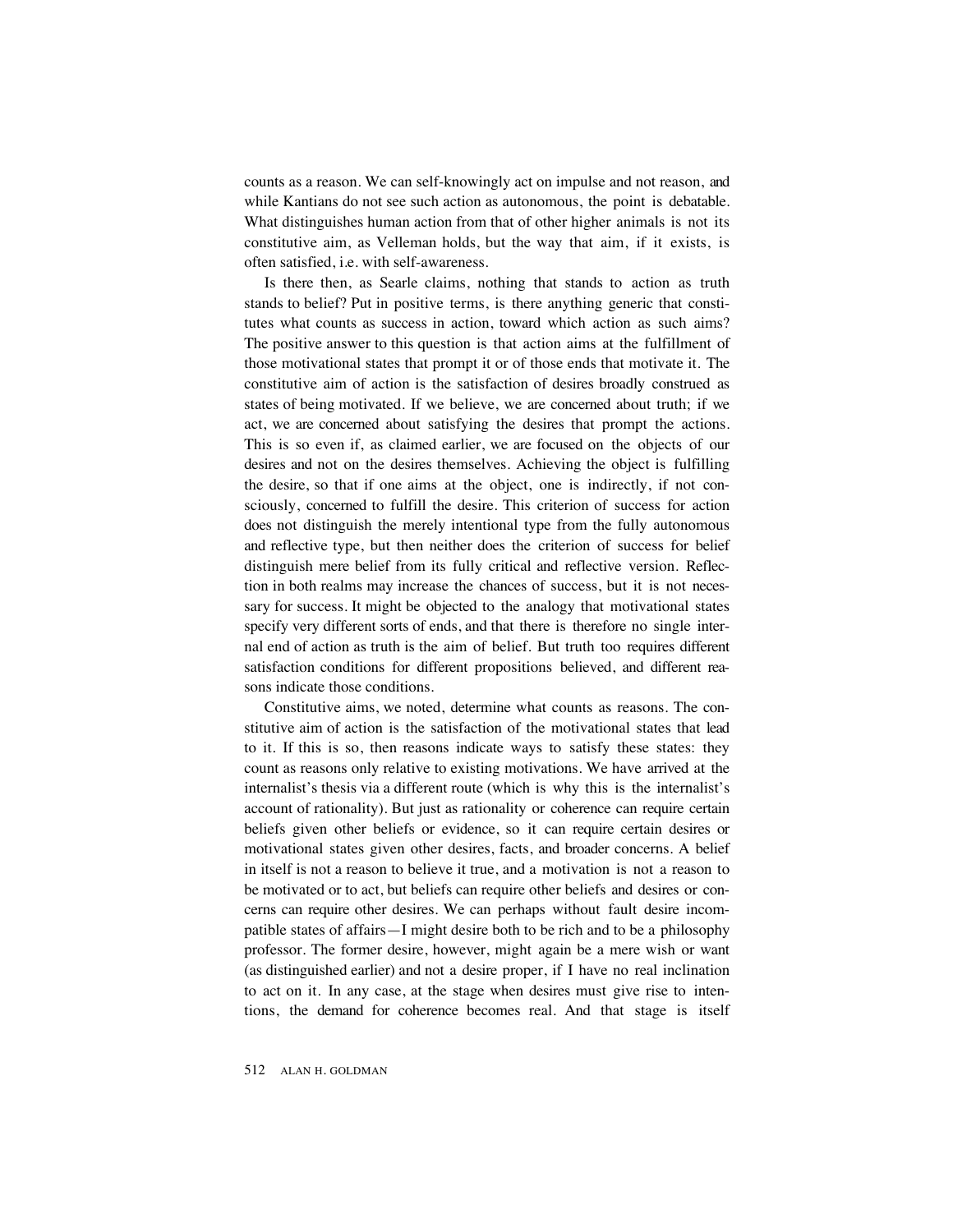demanded by rationality: one must form an intention when one apprehends the conclusive weight of reasons to lie on the side of a particular action. And one must act on the intention. Otherwise, one defeats the overall aim of one's motivational states at the time. Likewise, and equally well established, one must desire and intend some means to the ends one desires and intends; otherwise, one will defeat the latter desires and intentions when one desires that they not be defeated. Likewise, if one has general concerns that one intends to satisfy, one must specify narrower desires and intentions whose satisfactions constitute ways of satisfying the broader concerns. If one intends a lucrative career, then one must settle on medicine or law or business (but not philosophy or social work).<sup>11</sup> The internalist, as opposed to the narrower Humean who denies any rational requirements on ends, need have no problem with any of this, as long as motivational states are required only by other preexisting ones.

Irrational actions and beliefs are then those that are incoherent with one's own practical aims or ends. Of course not all false beliefs are irrational (although inconsistent with truth), but only those inconsistent with the *aim* of achieving true belief, for example those that fly in the face of known evidence or that are inconsistent with other beliefs more firmly established. Likewise, not all failed actions are irrational, but only those all of whose motives are known to be unsatisfiable, or those that defeat ends with higher expected payoffs. Incoherence in the form of self-defeat can result from incoherence among desires or motivational states themselves, from incoherence among desires or intentions and actions, or among desires and beliefs. Intransitive preferences exemplify the first of these forms, incoherence among motivational states, since satisfying any two of these preferences will defeat a third with higher expected utility than one of the first two.

Weakness of will, failure to adopt means to preferred ends, or adoption of means that defeat more highly preferred ends exemplify the second form of irrationality, incoherence between desires or intentions and actions. There is some question of how this second form of irrationality is possible, if preferences or orderings among desires are themselves established by patterns of choice or actions. But weakness of will is not only introspectively evidenced, but can be apparent from patterns of actions themselves, or from discrepancies between verbally expressed value judgments and patterns of action or choice. The would be dieter who expresses the desire to be thinner and then alternates between starvation and eating binges is an obvious example to himself and others, although if he instead consistently overeats, he may well be a victim of self-deception about his true motives rather than weak-willed. Occasional or intermittent discrepancy between verbally expressed and behav-

 $11$ <sup>11</sup> For full description of this process of specification, see Henry Richardson, *Practical Reasoning about Final Ends* (Cambridge: Cambridge University Press, 1994).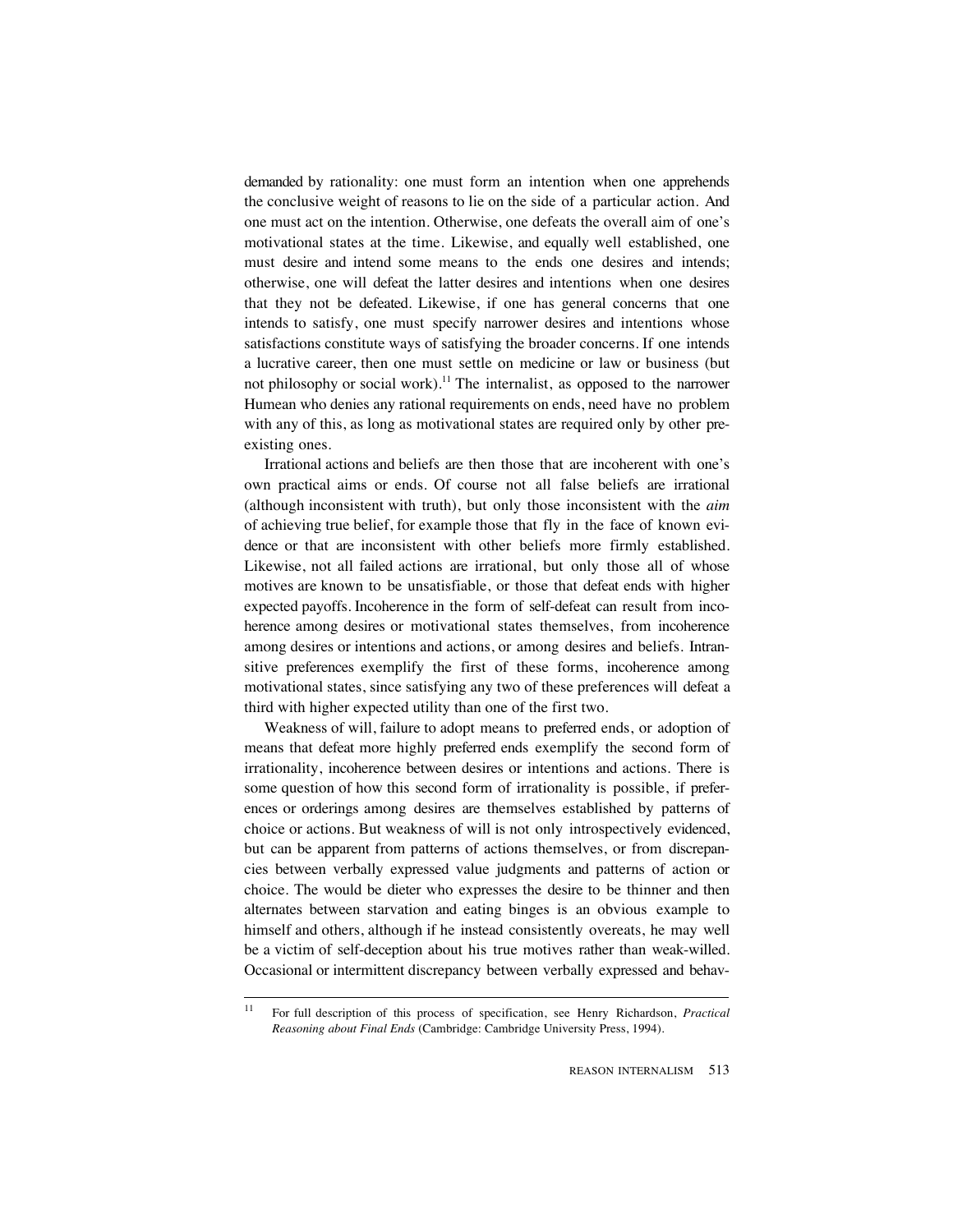iorally revealed preferences (or desire orderings) evidences weakness of will, while a more consistent discrepancy evidences self-deception.<sup>12</sup> Self-deception is a form of irrationality in belief, often about one's own motives, a failure to base belief on overwhelming evidence, $13$  while weakness of will is irrationality in action, but the evidence for one or the other is sometimes only subtly different.

The important point for us is once more that all these forms of irrationality exemplify incoherence in the form of practical self-defeat, indeed defeat of the constitutive aim of belief or action (if action at any given time is interpreted as aiming to fulfill one's highest preference or motivation at that time). Our question is whether purported examples of desire independent reasons we have or must rationally have can be explained instead as demanded by this requirement of coherence with pre-existing motivational states (or in some cases dismissed). For the internalist, reasons reflect our desires, and strongest reasons reflect highest preferences as prioritized in deliberation. Are there other reasons revealed in the course of rational deliberation independent of this set of coherent motivational states?

On the internalist view, practical deliberation always aims at increased coherence among motivational states, intentions, and actions, or at avoiding the types of incoherence illustrated above. Finding the best means to an accepted end, for example, is attempting to make one's actions cohere with one's intentions by finding the action that best coheres with this and other ends that one might have. When deliberating, I try to prioritize reasons reflecting my concerns and to adopt plans that will serve several at once, tying them together and removing conflicts by building exceptive clauses into those deemed to be of lower priority. This is not a matter of introspection aimed at determining which desires are stronger. Talk of strength of desires, certainly in the broad sense in which desires encompass all motivational states, is simply shorthand for priorities among reasons, ends, or actions, or for which states of affairs or objects are considered more important or valuable.14 One weighs reasons to determine priorities, not desires directly. Thus, in deciding whether to accept a new job offer, I weigh the facts that the offering department will stimulate and facilitate my research, that the campus is near a city with major cultural attractions, that the town has excellent tennis facilities but no Thai restaurants, that there is little housing within my

 $12$ I am assuming here that we are rationally required to pursue what we deem overall best, the defect in weakness of will being a failure to do this. For my arguments against any form of satisficing that would violate this requirement (but not against other forms) see *Practical Rules: When We Need Them and When We Don't* (Cambridge: Cambridge University Press, 2002), pp. 79-83..<br><sup>13</sup> "To believe what one knows ain't true" may define faith, as H.L. Menken claimed, but it

also defines self-deception, suggesting a further definition. <sup>14</sup> Compare Elijah Millgram, *Practical Induction* (Cambridge, MA: Harvard University Press, 1997), p. 101.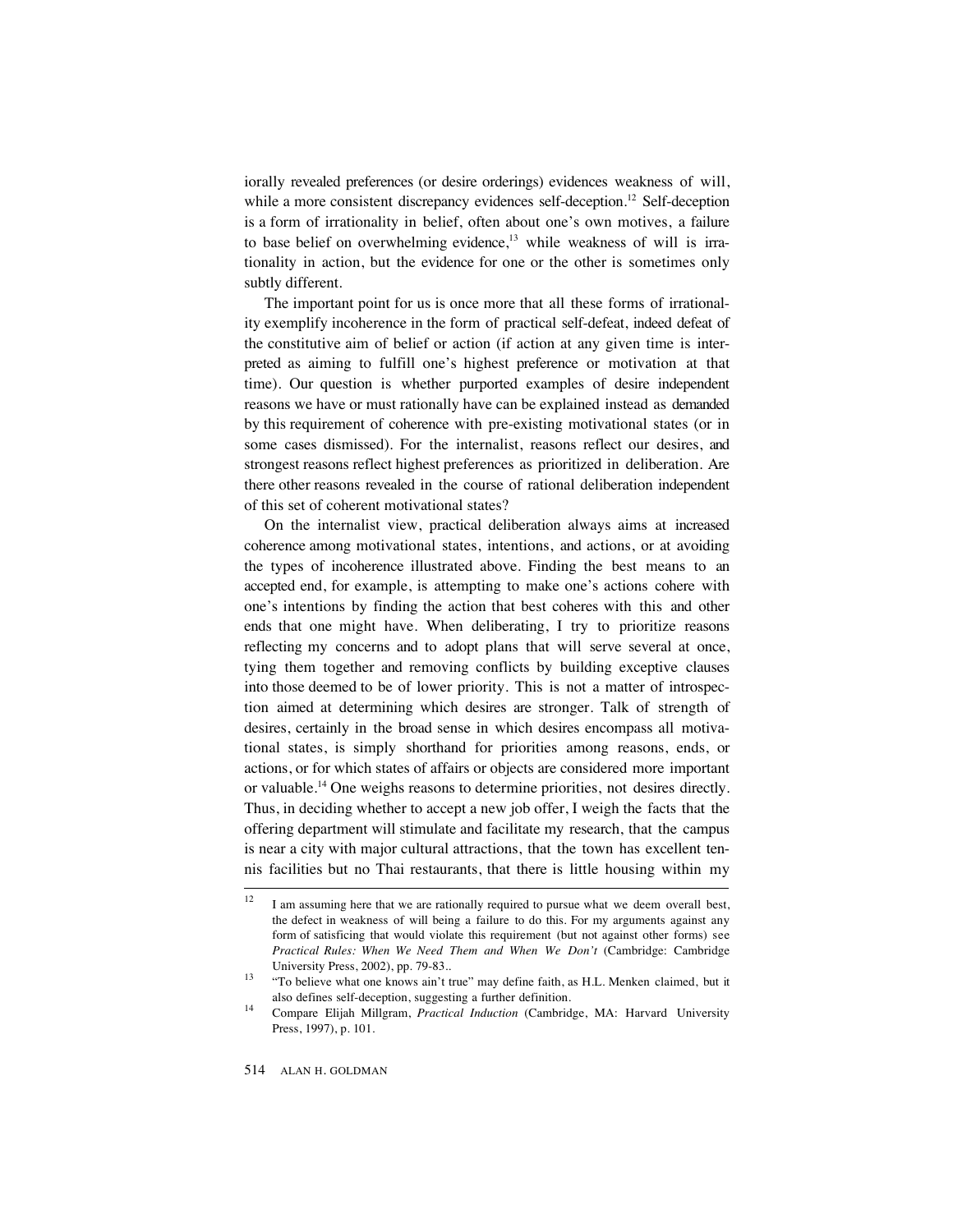budget, and that I will be leaving some excellent graduate students and friends but gaining better students overall. I attempt to prioritize these reasons (to remain private) by reflecting on them and on the consequences of satisfying or failing to satisfy them. My decision will be contingent on the possibility of other actions that tie into it, for example my finding a suitable house, where suitability again involves connections with various concerns and minimization of conflicts. New ends, such as the goal of buying a house, emerge in the course of such deliberation, and old concerns may evolve or disappear. For example, my interest in sports might lead me to try the golf courses near my new house, which might lead to a new interest that gradually supplants tennis in my scheme of things. For the internalist, such practical reasoning need not typically consist in finding means to given prioritized ends: the internalist need not be an instrumentalist. Indeed, there is no clear or fixed distinction between ends and means here. Means affect ends other than those they are aimed at and become ends themselves, and ends are means to other ends, some of which emerge as new opportunities arise in the course of pursuing other goals.

I have said that practical reasoning aims at coherence, but we can also, of course, seek variety in our pursuits—tennis as well as philosophy. But while diverse, these pursuits should not be inconsistent. I must remove conflicts in my plans regarding times for them, and if I do, their very different natures might facilitate my efforts at both, making for coherence after all. At any given time what I am doing should not defeat my doing what I have more reason to do by my own lights, but at most times there is not any single course of action whose supporting reasons predominate over all others. Only in deliberation over major decisions do we need consciously to prioritize reasons and thereby settle conflicts among them. In other more mundane contexts, barring weakness of will, I can assume that doing what I feel like doing is reflecting my coherent motivational states at the time. I need not summon up a second-order desire to be rational or to do what I have most reason to do, although I might do so when an immediate temptation threatens to overwhelm a more stable value judgment, when weakness of will threatens. If the point of practical rationality is to give greater coherence to life, to avoid practical self-defeat, then it is not surprising that reasons relate to prior concerns and that more specific desires tend to develop and replace old ones in relation to more stable and broader concerns. Internalism about reasons reflects this broader view of rationality. That the aim of practical rationality is coherence in one's life also explains such things as why taking account of "sunken costs" is not really irrational, and why later achievements that cap longer range efforts may be more significant than earlier ones of apparently same or greater magnitude.<sup>15</sup>

<sup>15</sup> See Velleman, op. cit., p. 62.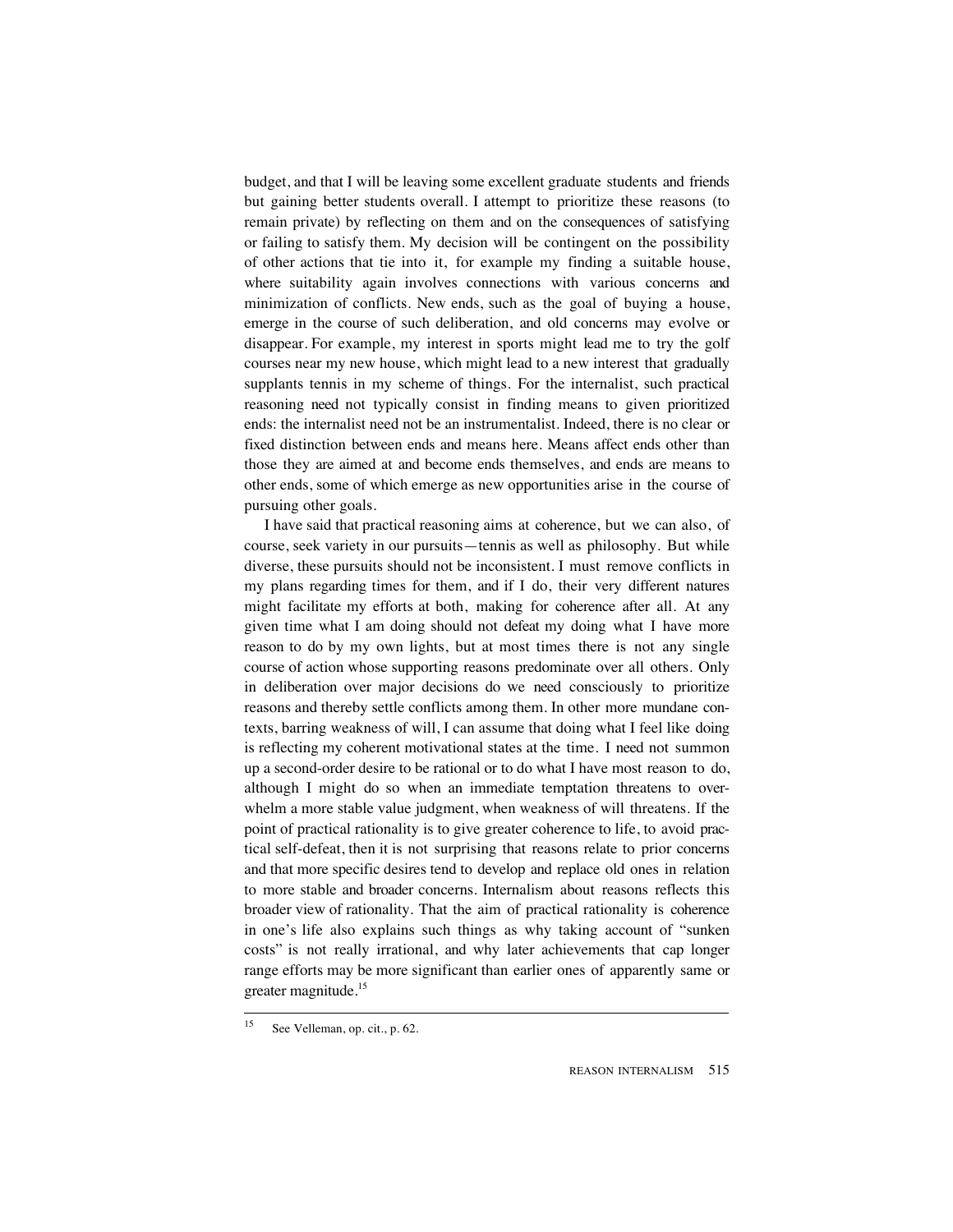## **III. Hard Cases: Prudential Reasons**

It is time to turn to the seeming counterexamples, reasons that in themselves seem to require new motivations instead of reflecting old ones. These apparent counterexamples include new perceptions of value that give rise to new desires or ends in the course of experience, motivated desires that seem to derive from the recognition of values or reasons instead of creating those values or reasons, moral reasons and obligations that seem to exist whether or not we want them or want to honor them, desires that we are rationally required to have, such as concern for our own futures, again seemingly for desire independent reasons, and obligations that we freely assume that then seem to bind us independently of continuing desires to fulfill them. Some of these will be handled by appeal to the distinction drawn at the beginning between there being reasons and subjects having them; some will be handled by recognition of broader concerns and their relation to narrower desires; and some by appeal to constraints of coherence or of rationality itself as sketched above, as requiring certain motivational states given others.

Beginning with the acquisition of new desires or ends in the course of experience, this might appear to derive from the novel perception of what is independently valuable, instead of reflecting pre-existing concerns. I try golf for the first time, having been talked into a round by my neighbor, expecting to be bored by the slow pace of the game, but instead find it very pleasurable and acquire the desire to play again. Elijah Millgram, who calls such learning from experience (that, for example, golf is enjoyable) practical induction, interprets the process as revealing what independently matters, and hence what one should care about. I am here learning about a valuable activity, not about myself.16 I have reason to play golf because it is enjoyable, or involves exercising one's athletic skills in a beautiful setting, and this explains my desire to play rather than the other way round.

But surely the fact that golf involves exercising athletic skills in a beautiful setting is a reason for me to play it because I find that sort of activity enjoyable (Eddy Zemach would consider it torture). And I find it enjoyable, it is the sort of thing that pleases me, because of my broader dispositions, inclinations, or motivations, for example my proclivity for outdoor sports. We noted earlier that desires and priorities or relative strengths among them are typically revealed only by what we find valuable, where valuable features are most often taken to be objective features of the objects that have them. Nevertheless, what we are really learning about when we discover value, according to the plausible premise for internalism with which this paper began, are relational properties, relations between objects or states of affairs and our motivational dispositions. Millgram in effect acknowledges this when he draws a comparison to the perception of secondary qualities, point-

 $16<sup>16</sup>$ <sup>16</sup> Millgram, *Practical Induction*, pp. 80-81.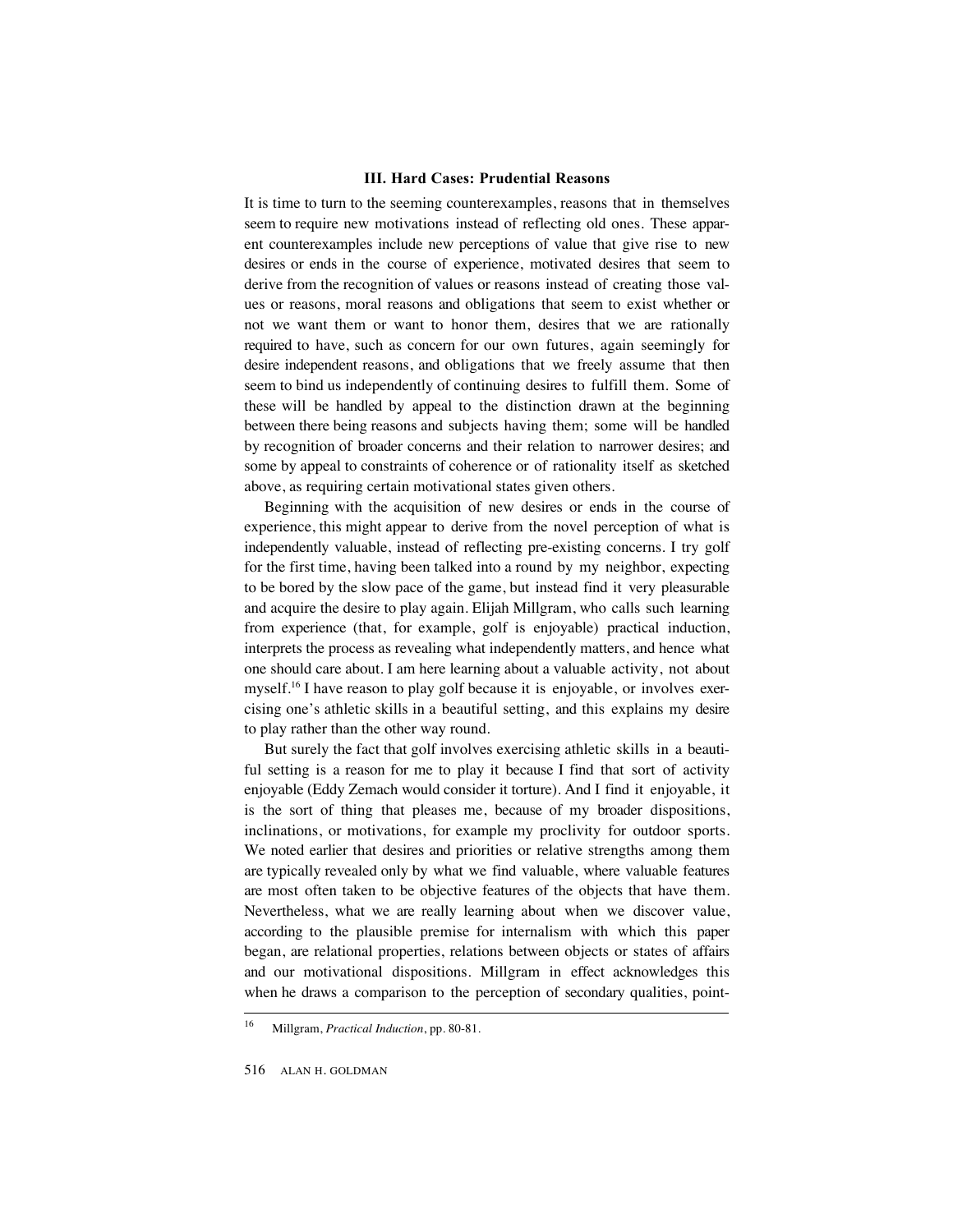ing out that we learn something about an object when we see that it is red, not something about ourselves.<sup>17</sup> But again, once properly conceived, we realize that in perceiving colors we learn about relational properties, however objective they may appear. Millgram is, of course, right that only perception directed outward, and not introspection, will tell us the colors of things, and he is also right that only practical induction, and not introspection, will tell us what is valuable or worth pursuing. But this need not bother the internalist, since it is compatible with our initial perceptions of value depending on our broader concerns or motivational sets, although the reasons acquired in these new experiences explain the acquisitions of new more specific desires. A motivated desire, such as my newly acquired desire to play golf, exists because of the recognition of a reason, but the reason has that status because of broader concerns or inclinations. (I am not appealing here, however, to a standing desire for pleasure; I accept that pleasure in its broad sense is simply a byproduct or indication of other value.)

I have been assuming different levels of generality in desires or motivational states, calling the broader ones concerns.<sup>18</sup> This will parallel a similar distinction to be drawn below between broader and narrower concepts of selfinterest. Desires typically nest in hierarchical structures. My concern for my welfare spawns a concern for my health, which spawns an interest in exercise, which spawns a desire to play tennis, which spawns a desire to have a good racket, which spawns a desire to go to the Sports Authority store, which spawns a desire to avoid the day's rush hour traffic, and so on. Desires in the broad sense usually do not involve negative sensations or pleasant thoughts. My concern for my welfare does not encompass yearning feelings or delightful images of satisfying it. Nor does my motivation to go to the dentist or to perform other necessary means that are of value only as means. Narrower desires for more specific objects may well involve these sensations and pleasant thoughts. Focusing only on the narrow sense underlies some arguments against internalism. Joseph Raz, for example, points out that we often do what we don't want to do (but have to), and he takes this to show that we often act for desire independent reasons.19 But the premise is true only in the narrow sense of want or desire. When we focus on such broad concerns as the concern for our own welfare, it becomes not implausible that we begin life with a set of such broad dispositions that evolve and generate more specific concerns in light of experiential input. As opposed to the golf example, it might seem that a concern for others' welfare first develops by sympathizing with the plights of others, where one is not inclined to view the value of

 $17<sup>17</sup>$ 

<sup>&</sup>lt;sup>17</sup> Ibid, pp. 81-82.<br><sup>18</sup> This usage follows Simon Blackburn, *Ruling Passions* (Oxford: Oxford University Press, 1998), p. 123.<br>
19 Raz, op. cit., p. 110.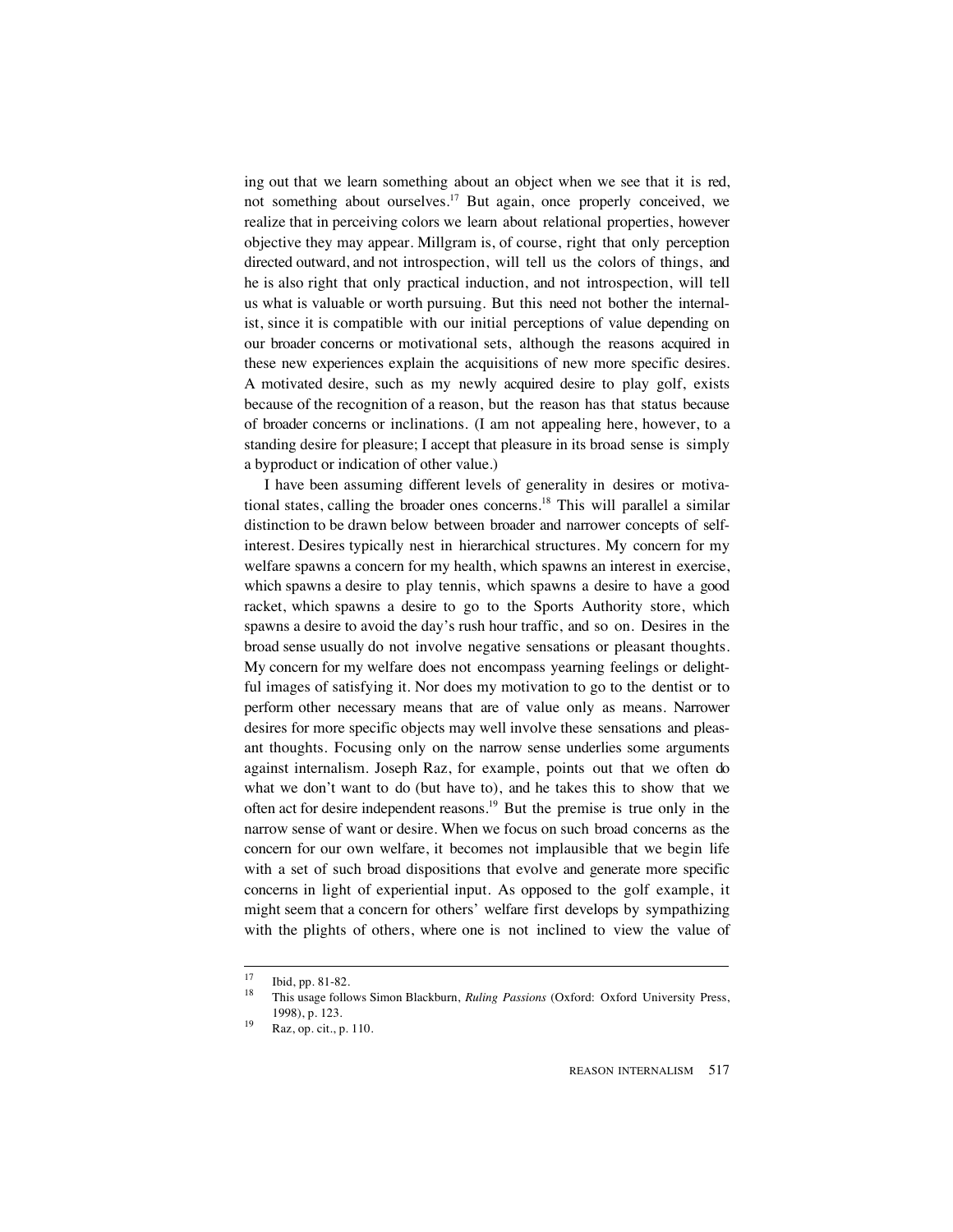their welfare as depending on one's pro-attitude toward it.<sup>20</sup> But again, one presumably would not sympathize unless there was an initial, in this case biologically wired, disposition to do so.

Focusing on the broad sense, however, raises other objections. First, relating to our earlier discussion of irrationality, if we always do what we are motivated to do in the broad sense, if in fact our motivations are posited on the basis of our choices, then it becomes problematic how we ever act irrationally. Just as a broad sense of self-interest (to be introduced below) seems to leave no room for self-sacrifice, so a broad sense of desire seems to leave no room for irrationality in action. But we have noted that desire in the broad sense, despite lacking introspectible sensations, is not fixed by choice in action alone, but also by sincere verbal expression, indicating how the object of desire is conceptualized. When choice and sincere verbal expression come apart, we have either weakness of will or self-deception. Our actions and beliefs can fail to cohere with our evaluations of reasons, and then we have irrationality. And, indeed, these two forms of irrationality can sometimes be revealed in patterns of choice or action alone, as in the cases of the dieterbinge-eater and of the loyal spouse whose actions reveal ignorance of escapades plainly visible to all others.

A second problem with appeal to broad motivations in defense of internalism has been raised by G. F. Schueler. He claims that the internalist thesis becomes trivial once it appeals to the broad notion of desire. Since an agent will have a pro-attitude to some degree toward any action undertaken (even one displaying weakness of will or one undertaken as a means only), no reason for said action can ever be ruled out by the internalist thesis. Even if a reason seems unrelated to prior motives, if an agent acts on it, then she must have been positively disposed to do so.<sup>21</sup> From the point of view of deliberation, since we often do not know what moves us until we deliberate, but know that we desire in the broad sense whatever moves us after deliberation, the internalist's thesis becomes indistinguishable from the externalist's.<sup>22</sup>

One minor problem with this argument is that Schueler makes the common mistake of confusing desire, or the state of being motivated, with reasons, or what motivates. The internalist thesis is indeed trivial, as noted above, if all reasons consist in desires themselves. But since, even without the equation of reasons with desires, we will still always posit pro-attitudes toward the reasons that motivate us, this problem in this context does not nullify Schueler's argument. The argument does not depend on this equation. More seriously, although Schueler's point applies from the viewpoint of deliberation or of the deliberator, that is not the only, or even the principal,

 $20$ 

<sup>&</sup>lt;sup>20</sup> This objection was raised by Stephen Darwall.<br><sup>21</sup> G.F. Schueler, *Desire* (Cambridge, MA: MIT Press, 1995), pp. 55-6.<br><sup>22</sup> Ibid, p. 156.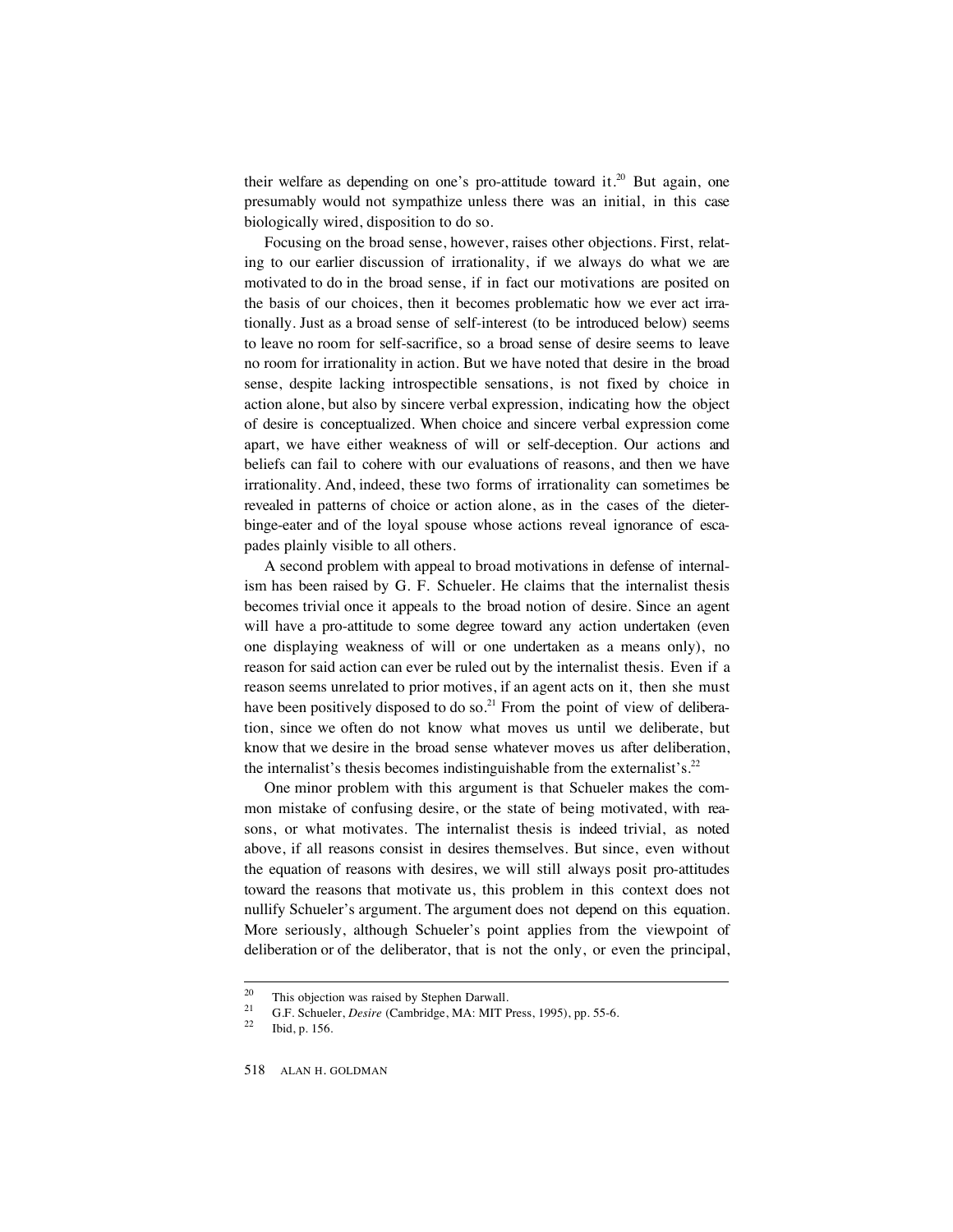viewpoint from which this discussion is being conducted. Our question is the philosophical one of whether agents can have reasons that do not connect to their existing concerns. And that question has great practical importance not for deliberators who seek a formula to guide them, but instead for those trying to convince or provide them with reasons. It is crucial, for example, to know whether one can argue someone who is morally unconcerned into being motivated by particular moral reasons, or whether conversion in such a case requires a more basic personality change.

So far in this section we have concluded that new motives acquired via the recognition of new reasons in novel experience do not refute the internalist thesis, and that this conclusion is not trivial for appealing to broad concerns. One can discover that things have value or provide reasons for one when one had not conceived of them as such before, but these discoveries still depend on one's broader motivational sets. The next category of purported desire independent reasons appeals to reasons that rationality itself imposes upon us. We can safely skip here the requirement of willing some means to ends that we will, since the reason we must do so in particular cases clearly connects to ends and desires that we already have. The two central categories of contention here are prudential reasons and moral reasons. So first, are we rationally required to be concerned for our own futures, and if we always have reason to be so concerned, is this an example of a desire independent reason?

The question about concern for one's future is not really a single question admitting of a single answer, since it masks several relevant distinctions. First, there is the distinction between narrow and broad self-interest, where the satisfaction of the former but not the latter makes essential reference to oneself. If I take an interest in others' welfare, then their welfare is part of my broad self-interest, although I can sacrifice my narrow self-interest to promote their welfare, for example by spending money on them instead of on myself. What satisfies any of my concerns contributes to my broad self-interest, whereas my narrow self-interest reflects only my concern for myself. Second, there is the distinction between the future satisfaction of desires I have now and the satisfaction of desires that I know I will have but do not have now. And third, there is the distinction between satisfactions I will enjoy at a later time and those I might enjoy at an earlier time or now.

When it is said, for example by Stephen Darwall,<sup>23</sup> that I need have no concern at all for my own welfare or own future, this is true in the narrow sense of self-interest. My narrow self-interest, or the fact that something would serve it, may give me no reason to pursue that thing. Or more precisely stated, I may without rational fault have no desires for things or states of affairs that make essential reference to me, for example that I enjoy some-

<sup>23</sup> Stephen Darwall, *Welfare and Rational Care* (Princeton: Princeton University Press, 2002), p. 3.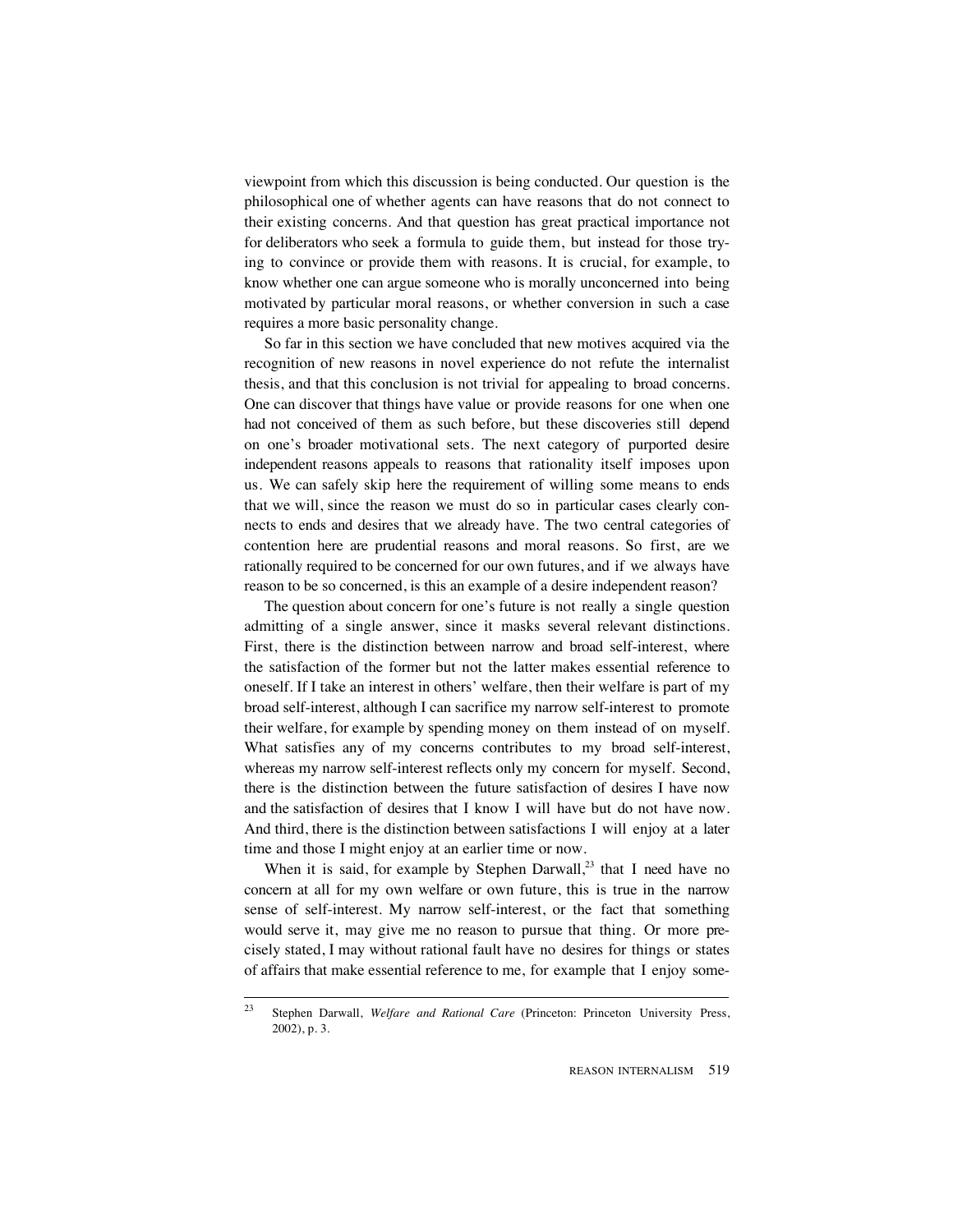thing or own something. If I lack any such desires, I simply have no narrow self-interest. Certainly such lack would be highly unusual and probably contrary to biological instinct, but, for all that, I might care only about art, or the revolution, or God. And if that is the case, then there appear to be no desire independent reasons for narrow self-concern, the ignoring of which is a rational fault. Of course, I might have moral or revolutionary or religious reasons to be concerned for my own survival, but then, since I would be morally or revolutionarily or religiously-minded, my motivated prudential reasons would pose no threat to the internalist. I can be required only by my other concerns to have such narrow prudential concerns.

Is one rationally required to be concerned with one's broad self-interest, and is the reason to be so concerned desire independent? Yes and No. If one has any desires at all, then one is concerned for one's broad self-interest, for that is what it is to be so concerned.<sup>24</sup> I cannot be unmotivated to act on my own desires, for desiring just is being in a motivational state. If I seem, for example, too depressed to be motivated to satisfy my desires, my depression is really causing me to lose or temporarily lack these desires. Certainly it is difficult to imagine a person with no desires, a person who did not perceive any states of affairs or prospective states of affairs as better or worse, or as reasons, and such a person in any case would not be a rational agent. So every rational agent who has desires and reasons also thereby has a concern, and a reason for concern, for her broad self-interest. This reason is an internal or desire dependent reason. A similar argument applies to concern for the future satisfaction of present desires (if one does not know that one will come to lack these desires before they can be satisfied). Of course, all present desires, if not already satisfied (and therefore no longer desires?), must be satisfied in the future if at all. So having any desires or concerns is having a concern for the future in which they could be fulfilled. So having any reasons that reflect those concerns is having a reason to be concerned about the future, an internal or desire dependent reason.

A more difficult question relates to reason for concern for satisfying predicted future desires that I do not have now. Am I rationally required, for example, to avoid, or at least to be negatively motivated toward, something that will damage my health in twenty years, when I am presently unconcerned about my health then? In order to isolate a desire independent reason, we must first eliminate any present desires that may await satisfaction at that later time and for which my survival or health might be necessary, for example a concern that my children still have a father in twenty years. Having done that,

<sup>24</sup> <sup>24</sup> At least in a transparent sense of concern. Again, I believe there are both transparent and opaque senses. In the former sense, if I am tennis-minded, then I am sports-minded, even if I do not know that tennis is a sport. In the latter sense, I must have a concept of what I desire, and I desire things only under certain descriptions.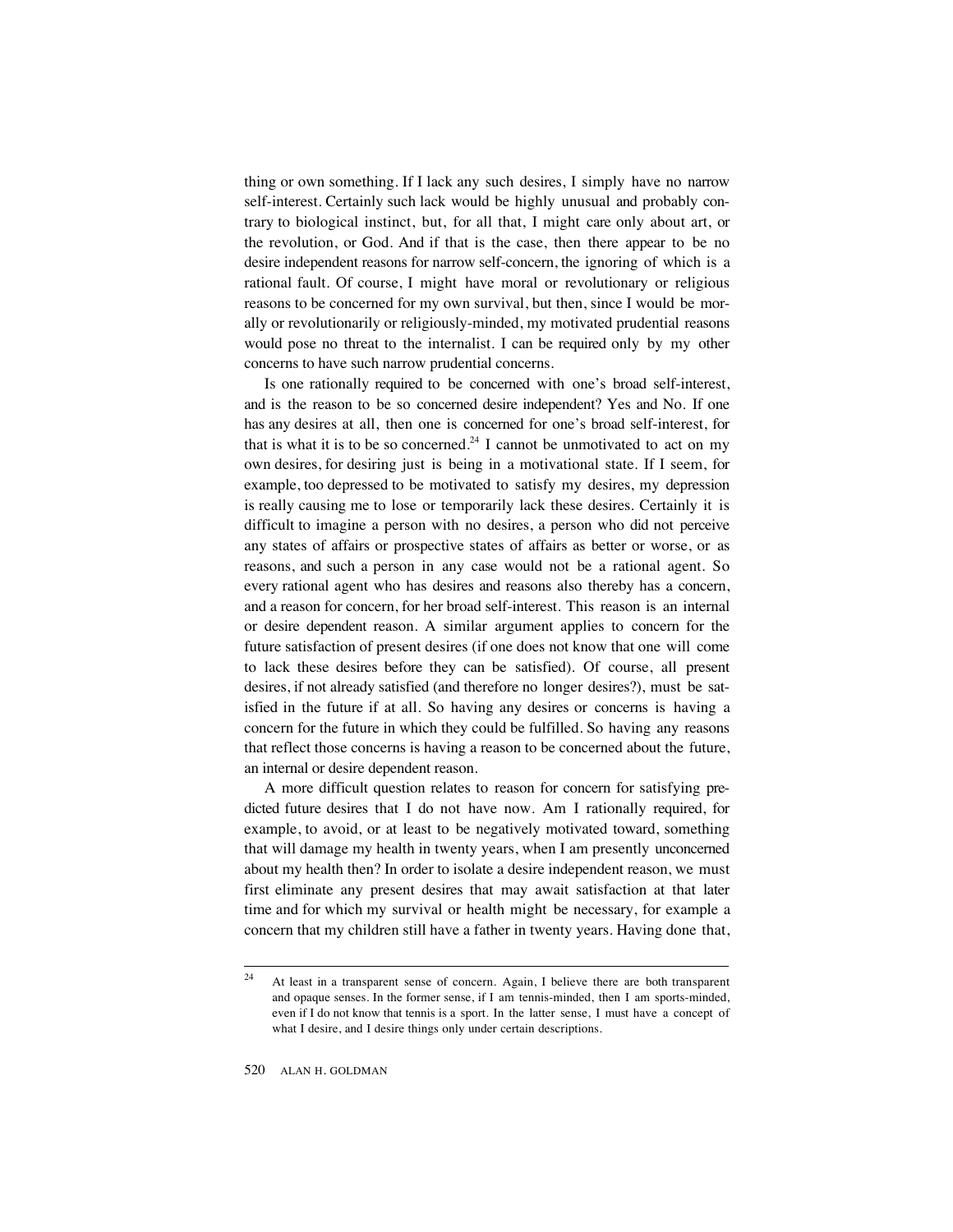there is still the question whether I can consistently take an interest in my health now but not in my future health, while foreseeing no relevantly changed circumstances or change in attitude, that is, knowing that I will continue to care about my health later. Since it will still be the same self with the same concern, this would be like being concerned for my left side but not for my right side without seeing any reason for distinguishing these spatial parts of myself. It seems to me that if there is a rational requirement or reason to be concerned for my future self when I lack that concern now, it is because of some such demand for coherence with my present concerns for myself. If I am concerned about present pain, for example, then I must be concerned about future pain if I foresee no change in attitude, since that future pain will be present pain to me when its time comes. On the other hand, if I simply predict a future concern based on information about the typical concerns of older people, then there is no rational demand to prepare for its future satisfaction now. If that is correct, then the requirement to be concerned for my future self once more need not concern the internalist. We have failed again to produce a desire independent reason.

A final issue in regard to prudence is the irrationality of choosing a lesser satisfaction now over a greater one later (discounting for the probability of the latter's not occurring). This once more is simply weakness of will or failure to act on one's strongest reasons once they have been prioritized. The irrationality of weakness of will derives from the rational requirement to do what is overall best (in terms of broad self-interest) at a given time (although we noted that often, especially in less important matters, no reasons clearly override or determine an overall best). To prioritize our reasons or values and then sacrifice the higher or stronger to the lower or weaker is to be incoherent. It is to defeat one's own preference. But once more there is no sharp line to be drawn between the requirement as it applies at a given time and over time. The same self is extended in time, as are temptations and greater satisfactions. The success of one's ongoing projects is not momentary, and in general, the more extended the project, the greater the satisfaction at its success. Our point is once more that that the requirement is one of coherence among existing motivational states and actions or choices.

## **IV. Hard Cases: Moral Reasons**

We turn finally to the main concern and bone of contention for the critics of internalism as we are understanding it: moral reasons. Those who hold that moral judgments or reasons must be intrinsically motivating are called internalists in ethics, but they are judgment internalists, not reason internalists as we are understanding that position. They hold that the recognition of moral reasons (or moral judgments) must motivate rational agents whatever their existing contingent desires. According to them, the moral reasons that agents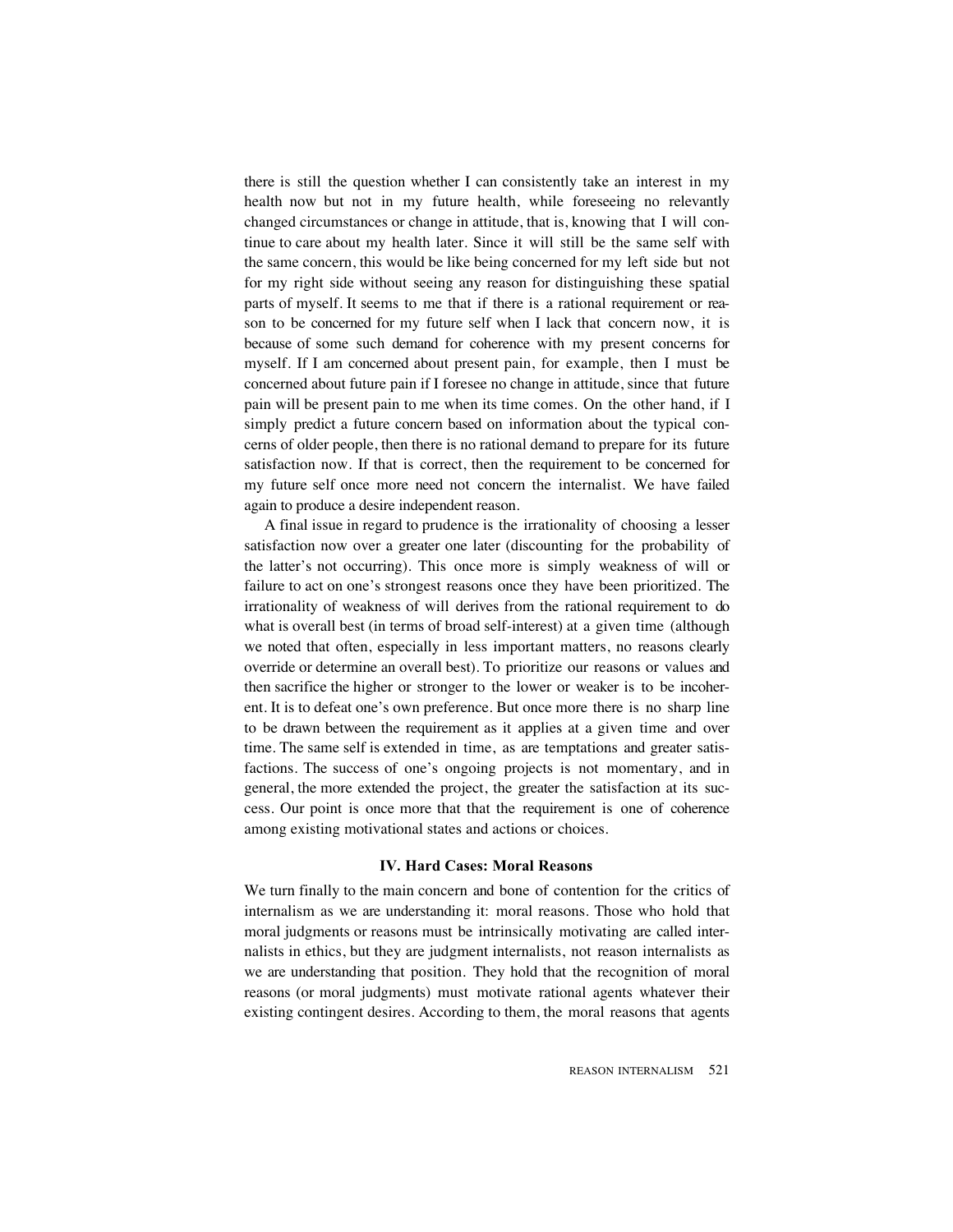have are not limited by their other desires or motivational states. As we have defined it, these are reason externalists, and the internalist must refute their arguments. Obviously I cannot in the remaining space here refute while doing justice to every neo-Kantian and other argument for the instrinsically motivating force of moral reasons or judgments. I shall instead briefly consider some of the most prominent recent arguments and show why acceptance of points previously made here reveal questionable premises or inferences in them.

Let us begin with Michael Smith. His main argument to the conclusion that we are rationally required to be motivated by moral reasons is not the one most widely criticized, as he himself makes clear, $25$  but a much simpler and more plausible one with much in common with what has been said here previously. It too employs a notion of rationality as coherence and a notion of a normative reason as motivating rational agents. It follows directly from Smith's concepts of reason and rationality that an agent who believes there is a reason, specifically a reason with moral content, must, if he is rational, be motivated to some degree to act on that reason. He holds first that to believe that some action is right is to believe that there is a normative moral reason to do it. A reason for him is anything that would motivate a fully rational agent. If the content of the belief that there is a reason is that there is a consideration that would motivate one's fully rational self, then one must, if one is rational, be motivated by that consideration.<sup>26</sup> The inference is as simple and straightforward as can be.

In replying, we may ignore the question whether the analysis of a reason here, which is close to mine, captures the content of everyman's concept of a reason and therefore may be substituted into belief contexts. Setting that question aside, the argument, as thus simply stated, ignores two points made earlier here: first, that there is a crucial distinction between there being a reason and an agent's having a reason; and second, that a seeming reason based on a false belief is not a reason. To believe that an action is right or morally required is indeed to believe that there is a moral reason to do it, but, given our initial definitions, that only gives an agent a reason if she is morally-minded. Similarly, to believe that the color of one's shirt clashes with that of one's pants is to believe that there is an aesthetic reason against wearing them together, but that gives one a reason only if one is aestheticallyminded. To believe that someone has done one a favor is to believe that one is required by etiquette to thank her, but that gives one a reason only if one is

 $25$ <sup>25</sup> Michael Smith, "In Defense of 'The Moral Problem'," *Ethics,* 108 (1997): 84-119, p. 116. <sup>26</sup> Michael Smith, *The Moral Problem* (Oxford: Blackwell, 1994), pp. 180-87. This main

argument has been strangely neglected in the literature critical of Smith's book. A secondary argument, presented earlier in the book and to be addressed here shortly, has received far more critical attention.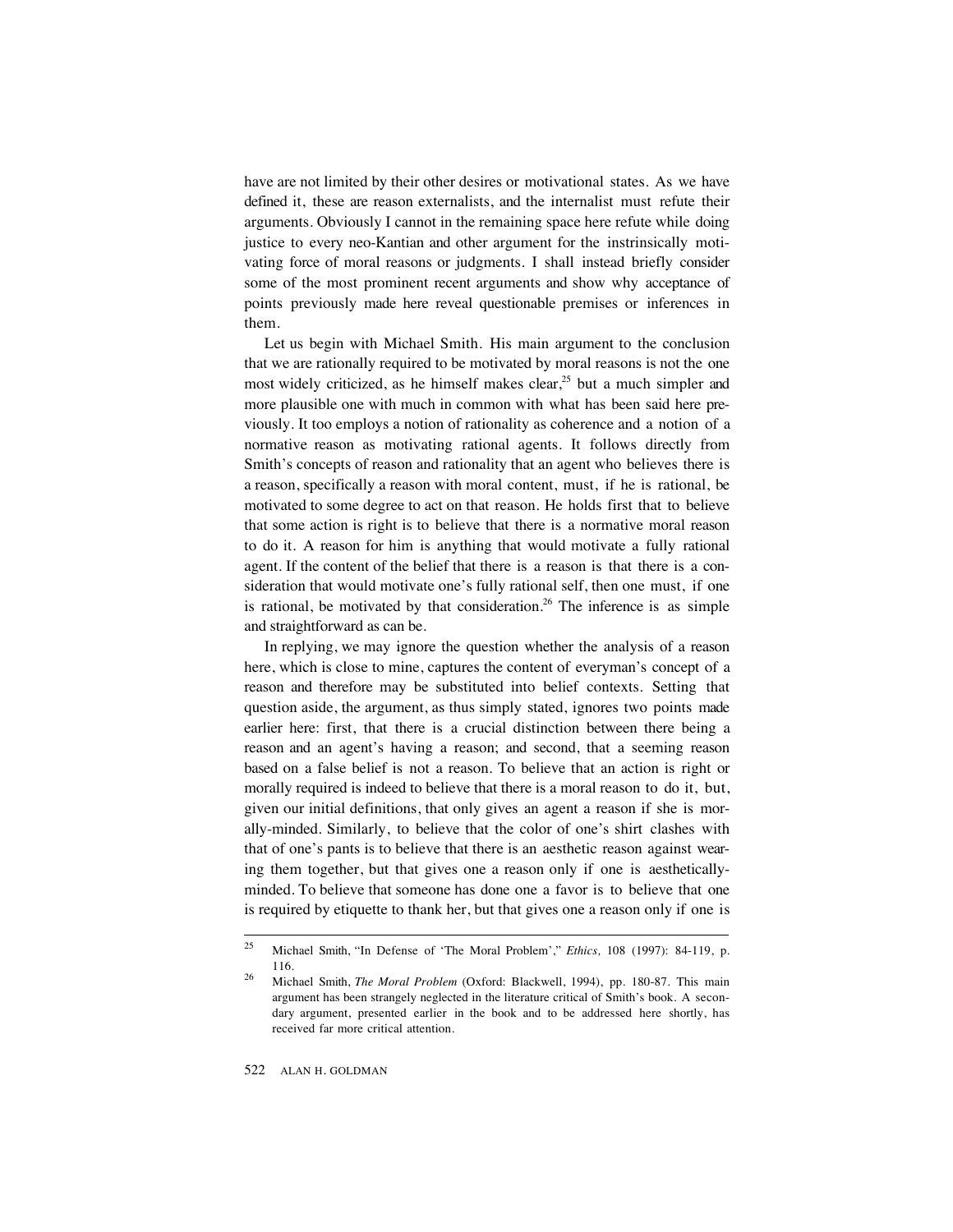concerned about etiquette (of course there may be reasons of other sorts to be so concerned).

In an article criticizing Smith, David Brink comes close to drawing the distinction I have drawn, except that he distinguishes instead between two types of reason. He appeals not to the common distinction between normative and motivating or explanatory reasons, but to a distinction between those reasons that simply express social or behavioral norms and those that it would be genuinely irrational to ignore.<sup>27</sup> According to him, Smith fails to show that moral reasons fall into the second class. Smith replies by distinguishing requirements of morality from those of etiquette. The former, according to him, have a content that is not arbitrary, while the contents of the latter are arbitrary or merely conventional and therefore do not amount to rational requirements.<sup>28</sup> But aesthetic reasons and reasons of etiquette are not arbitrary. It is not arbitrary that certain colors clash and others do not, and it is not arbitrary that when someone does you a favor, you thank him instead of calling him a horse's ass. This is not to deny some elements of pure convention in both domains, as there well may be in the domain of morality as well. But in our example, it is not conventional that calling someone a horse's ass is insulting him and that one does not insult a benefactor in response to his help. Yet we are not required on pain of irrationality to be motivated by these reasons of etiquette. There need be no incoherence involved in lacking these concerns (although there may be, given one's other concerns). Similarly, if beliefs about moral rightness are beliefs about what moral reasons there are and not necessarily about what reasons one has, then there need be no incoherence about judging certain actions right but being unmotivated to perform them.

One might object to my use of the distinction here that one cannot escape from one's moral obligations by being morally unconcerned. That is true, but the same is true of one's aesthetic and politeness obligations. The response, "I don't care about that," does not falsify the criticism that I should have thanked my benefactor or should not have worn the shirt with the pants I am wearing. But whether one's moral or aesthetic or politeness obligations give one reasons does depend on one's concerns. Thus, I am maintaining, the existence of a certain type of moral reason might constitute a moral obligation, but whether I have a reason to fulfill a moral obligation that applies to my behavior depends on whether I have moral or other concerns that require me to have moral concerns. Legal obligations are similar. Whether I have a rational obligation or reason to follow Jewish law and the obligations it imposes on

<sup>27</sup> <sup>27</sup> David Brink, "Moral Motivation," *Ethics*, 108 (1997): 4-32, p. 20. My distinction makes it clearer that whether it would be irrational to ignore certain reasons depends on one's concerns. And it gives a neater analysis of reasons.<br><sup>28</sup> Smith, "In Defense of 'The Moral Problem'," pp. 109-10.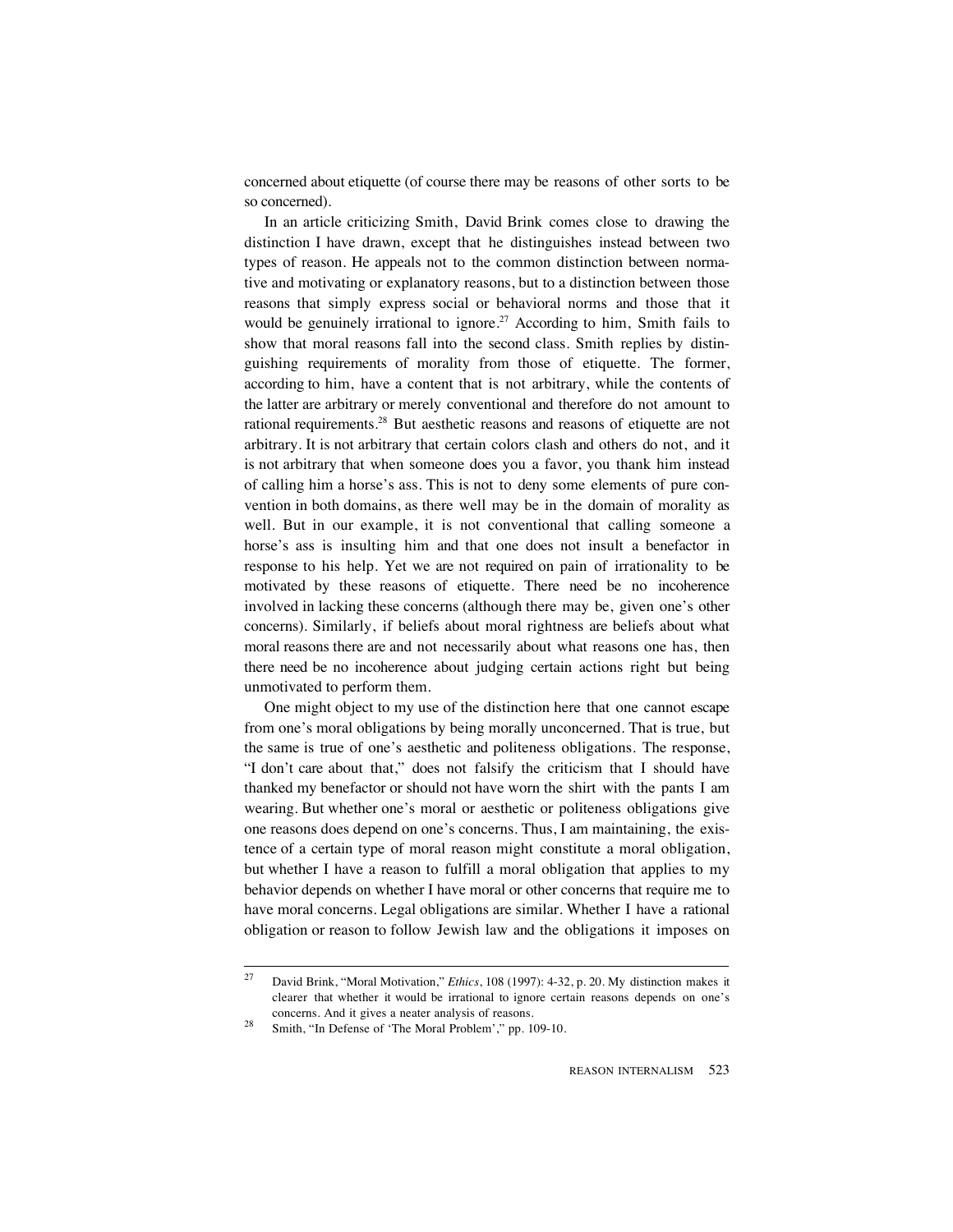me as a Jew depends on whether I have religious concerns (or perhaps family concerns that require me to care about my religion).<sup>29</sup>

There is also the problem for Smith's argument of false belief. As noted earlier, in my view if I believe I have a reason R to A, but R seems to be a reason only because of a false belief, then I falsely believe I have a reason R. If I have no reason, am I rationally required to be motivated by my mistaken belief that I have a reason? Reflecting on the character of Huckleberry Finn provides an answer in the moral realm inimical to Smith's position. Huck falsely believes that morality requires him to return Jim to his slave owner. Being motivated by his friendship for Jim and by sympathy for Jim's plight, he vows to renounce his moral concerns and face damnation. Certainly Mark Twain did not intend us to see Huck as irrational in failing to be motivated by what he perceived to be a moral requirement or strong moral reason, and I doubt that any readers have ever interpreted the character that way. It is not that Huck's concern for Jim overrides his motivation to follow his moral judgment: having perceived in his own mind what morality requires, Huck will have none of it and is not in the least irrational in this attitude toward the perceived requirement.

Smith himself should at least be tempted by this normal interpretation of the novel in so far as he holds that overriding a direct concern for right making properties by a concern to be moral is fetishistic, involves, in Williams' famous phrase, "one thought too many". He, however, utilizes this point in a second more widely criticized argument for the claim that moral judgments are instrinsically motivating.30 According to him, only such intrinsic motivational force can explain why a virtuous person's motivations reliably track changes in his moral judgments. Absent such force, a person might continue to care more about properties she previously thought to be right- making even after changing her moral judgment regarding them. Or, if she reliably does change her concerns to match her moral judgments, it could only be because of the fetishistic desire to be moral.<sup>31</sup> But the Huck Finn case shows that a virtuous and rational person's motivations do not necessarily reliably track his moral judgments, as they would if such judgments were intrinsically motivating on pain of irrationality. And to the extent that motivations do track moral judgments, Smith does not explain why, in the absence of intrinsic motivational force in the judgments, this cannot nevertheless result from direct empathic and sympathetic concerns for the needs, interests, rights, and plights of others, as much as from the desire to be moral. (When one changes

<sup>29</sup> <sup>29</sup> I believe legal obligation as a citizen is similar but will not argue that thorny issue here.<br><sup>30</sup> For some additional criticisms, See Russ Schafer-Landau; "Moral Judgement and Nor-

mative Reasons," *Analysis*, 59 (1999): 33-40; Hallvard Lillehammer, "Smith on Moral Fetishism," *Analysis*, 57 (1997): 187-95. <sup>31</sup> Smith, *The Moral Problem*, pp. 71-6.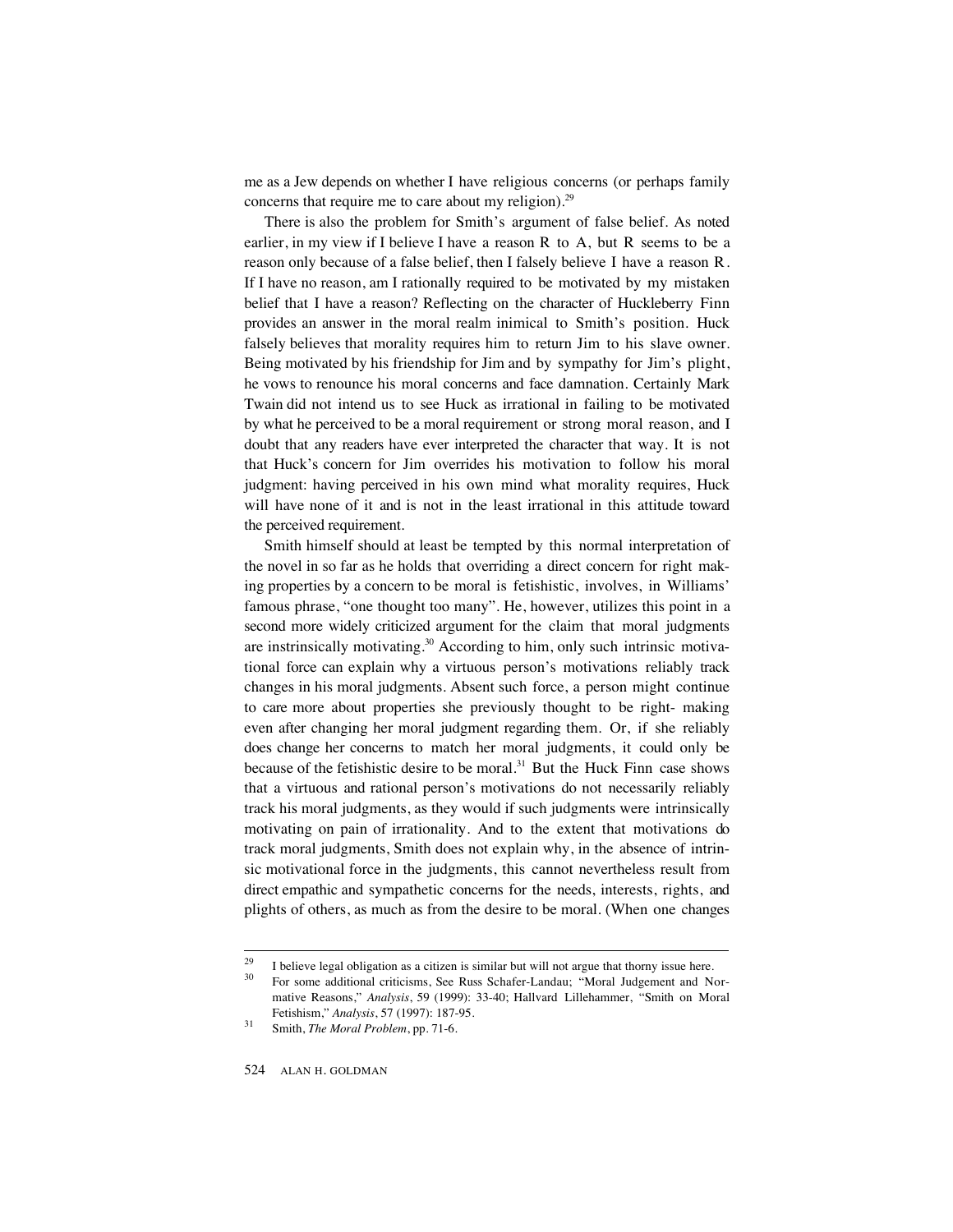one's mind about what affects these, one changes one's moral judgments and motivations *if* one is morally-minded.)

The motivations of real people do not track their moral judgments to nearly the extent they would if such judgments were intrinsically motivating. Sometimes, as in Huck Finn's case, this is good, especially where the judgments are overly legalistic or code bound; more often, it is not good. Smith's position has been confronted by the amoralist, $3^2$  who, he must claim, does not use or understand moral language as do the rest of us.<sup>33</sup> But real people fall somewhere between this villain and the virtuous, perfectly reliable tracker. They are motivated by some or most moral matters but not by others. I am only somewhat ashamed to admit that I am an amoralist when it comes to eating meat. I am convinced by the vegetarian's arguments but am unmotivated by them, being satisfied to treat others of my species with kindness and respect. I do not see this as weakness of will: my moral motivation in this case is not simply overwhelmed every time I am confronted by a juicy steak (being confronted by a steak feels different from being confronted by a big slice of cheesecake that I know I should resist by my own lights). And it certainly is not the case that my use of moral terms like "right" is radically ambiguous, being strangely aberrant and uncomprehending when I use them in gustatory contexts. I understand perfectly well what it is to judge that eating meat is wrong. No ordinary form of misunderstanding or irrationality, e.g. weakness of will or self-deception, seems to explain my being unmotivated by the judgment. But aren't I irrational in the sense earlier defined, i.e. my actions fail to cohere with my evaluation of the reasons? No, because I do not judge that I have overriding reasons not to eat meat, only that there are such reasons for those morally motivated by them. In my case, unlike Huck Finn's, it would be morally better if I could summon, as people sometimes can, a desire to be moral to remedy my lack of direct concern for the bovine victims. Such use of this desire is no more fetishistic than is the similar occasional use of the desire to be rational as an aid in avoiding or overcoming weakness of will.

Thus, Smith's arguments fail, and his position appears to be widely counterexemplified, at least if many people have moral failings similar to my relation to the cows. We are not motivated by certain recognized moral requirements. The other best known recent attempt to establish the claim that we are rationally required to be morally concerned is that of Christine Korsgaard. Her argument is of special interest here because she explicitly shares the main premise regarding the origin of value with which this paper began. Values originate with us sentient beings, or with us in cooperation with the world. (For her, they originate in free choice, which is more doubtful.) And

<sup>32</sup> <sup>32</sup> See, for example, Brink, op. cit., pp. 21-5. <sup>33</sup> Smith, *The Moral Problem*, pp. 69-70.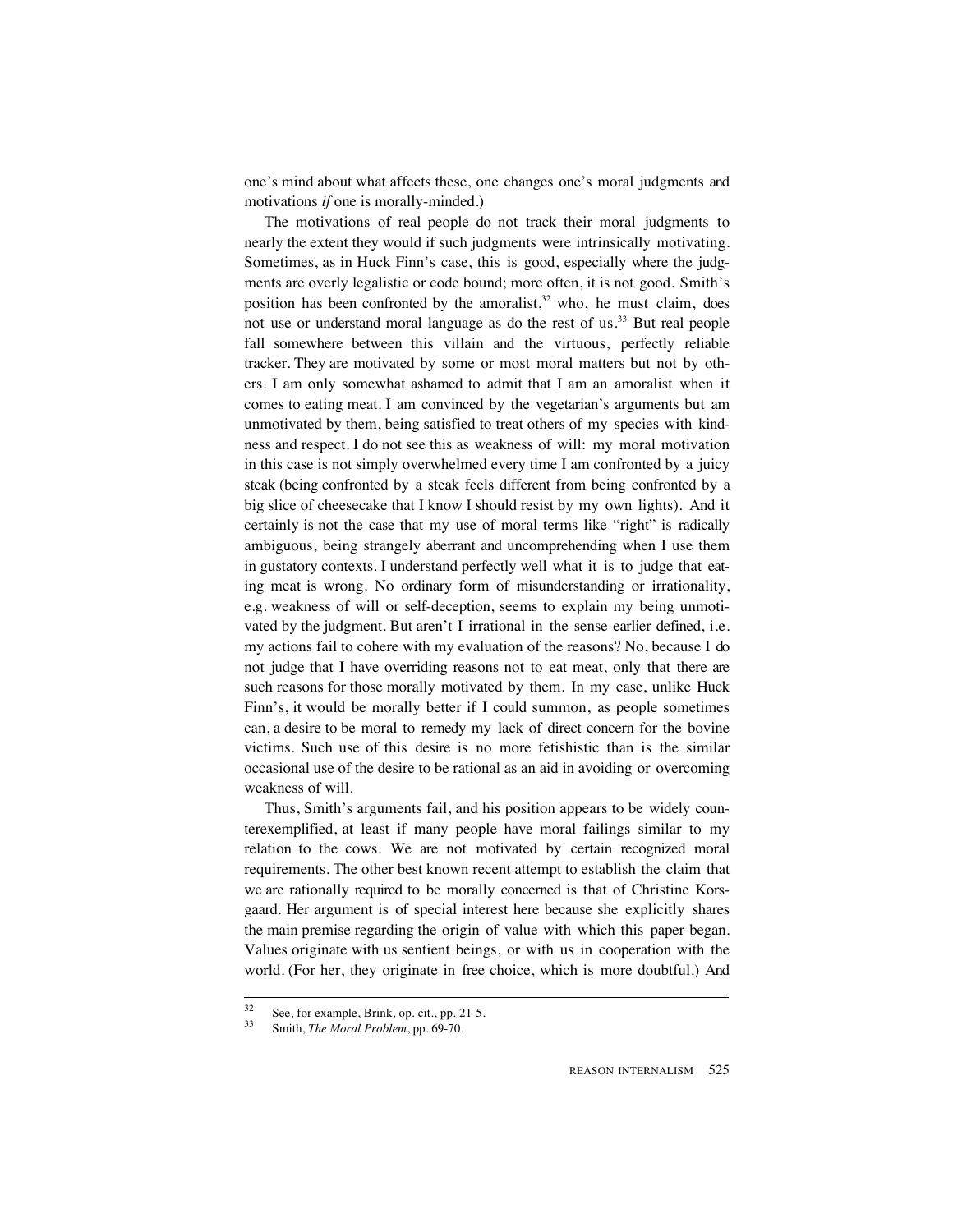she again offers a strictly coherentist argument for the claim that we are rationally required to be morally motivated. If we value any reasons at all, she argues, then we must value humanity, which concern gives us moral reasons. Once more I will simply note where points defended earlier here contradict her premises. These premises can be summarized as follows:

- (1) Desires become reasons, acquire value, through reflective endorsement from the perspective of one's practical identity.<sup>34</sup> (One's practical identity—philosopher, father, tennis player, and so on—is a description under which one values oneself.<sup>35</sup> One evaluates desires by deciding whether acting on them is consistent with one's practical identity.)
- (2) Therefore we must have practical identities to act on reasons, and we must act on reasons because we are humans, reflective beings.<sup>36</sup>
- (3) The value of reasons, our reflective endorsements of them, derives from the value of our practical identities, our endorsements of *them*, which derives from the value of being human. $37$
- (4) Therefore, if we act on any reasons, we must value our own humanity.
- (5) If we value our own humanity, we must value that of others, or humanity in general, because reasons are public; their normative force is shared  $38$

Premise 1 is completely unmotivated by, and indeed at odds with, the analysis of reasons offered here. Desires, I have emphasized, are not reasons whether endorsed or not, and what are reasons do not await endorsements to become so.39 As noted, I can have reasons I am not aware of and so certainly have not endorsed as such. Korsgaard herself is not consistent in her usage here. When she speaks of particular reasons, they tend to be facts or states of affairs, such as that Susan is in trouble.<sup>40</sup> And the main reason for our moral concern is not itself a desire, but the fact that humanity is the source of all value. That she analyzes reasons as endorsed desires is not trivial to her full

 $34$ <sup>34</sup> Christine Korsgaard, *The Sources of Normativity* (Cambridge: Cambridge University Press, 1996), pp. 93-7.<br>
35 Ibid, p. 101.<br>
36 Ibid, pp. 101, 120-23.<br>
37 Ibid, p. 121.<br>
38 Ibid, pp. 135-40.<br>
39 Compare Rachel Cohon, "The Roots of Reasons," *Philosophical Review*, 109 (2000): 63-

<sup>85,</sup> p. 69.<br>40 Korsgaard, op. cit., p. 243.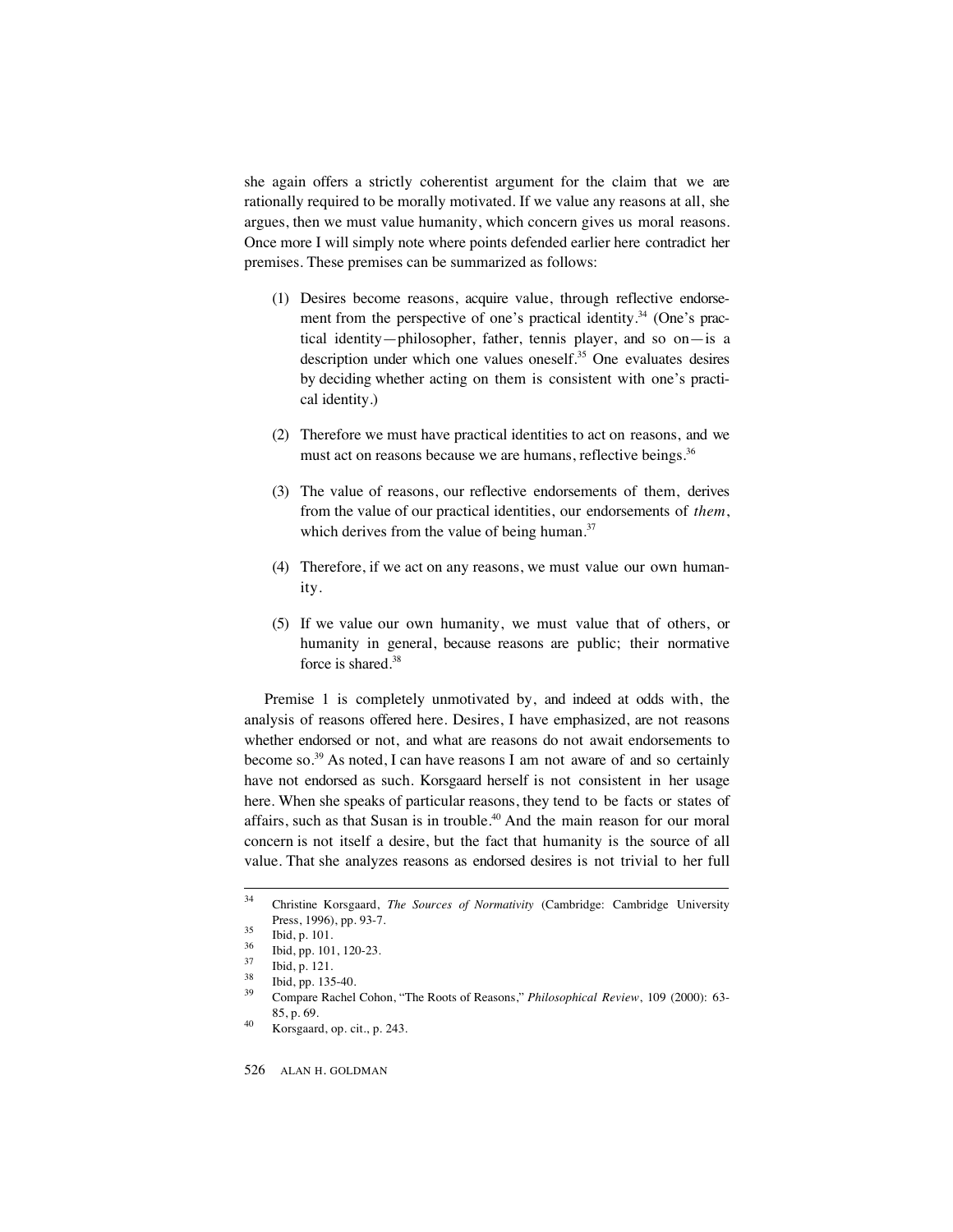argument, however: at one point she says that it is because we tend to regard our desires as reasons that we value our humanity.<sup>41</sup> Nevertheless, this shifting usage may not be so damaging to the argument as a whole, since the fact that our desires are in some sense sources of reasons may be sufficient for the contribution that her equation of desires with reasons makes to the argument.

A more serious problem with this and the next premise is that most of our reasons appear to have nothing at all to do with our practical identities. If I have never played tennis before but think I might like to try it (I am for the moment tennis-minded), I may have a reason to go to Sports Authority to buy a racket, just as I have a reason to go to Ben & Jerry's if I'd like some chocolate ice cream.42 (Don't say my practical identities here are "person who sometimes likes to try new things" or "occasional ice cream eater".) The claim that we reason by checking our desires against our practical identities also presents a strangely self-centered view of deliberation, focused on ourselves instead of on the facts and prospective states of affairs that are our reasons, as described above. (My practical identity may not be self-centered, but my focusing on it is.) Korsgaard says that if I am not governed by a concept of my identity, then I have no reason to act, $43$  and that it is because I must have reasons that I must value my humanity as the source of my identity. But if reasons for the most part do not depend on my identity, but only on my more or less specific desires, the argument in this form collapses.

An equally serious problem arises in the transition from premise 3 to 4. Korsgaard pictures a reflective regress, in which we question our (endorsements of) our particular reasons, and then question our contingent identities on which those reasons are based, until we arrive at our humanity or reflective natures, the ultimate source of all value, which is not contingent for us. But arriving at the source of value, if Korsgaard has done so, does not show why we must value that source. The assumption that we must value the source of value if the value that is effect is to be really valuable is reminiscent of the Rawlsian assumption that any causal antecedent of what counts as our criteria of desert must itself be deserved, if the criteria are to be endorsed as basic. But our basic moral convictions do not in fact dismiss productive effort, for example, as deserving of reward simply because it may be causally dependent on factors beyond our control. Conversely, if value emerges from a particular source, it is not implied that that source must be valuable or valued by us.44 Our contingent practical identities have as their sources not simply

 $41$ 

<sup>41</sup> Ibid, p. 249. <sup>42</sup> Compare G.A. Cohen, "Reason, Humanity, and the Moral Law," in *The Sources of Normativity*, p. 185.<br>
<sup>43</sup> Korsgaard, op. cit., p. 123.<br>
<sup>44</sup> Samuel Kerstein, "Korsgaard's Kantian Arguments for the Value of Humanity," *Cana-*

*dian Journal of Philosophy*, 31 (2001): 23-52, p. 33, makes a similar but broader point: that if one thing confers a property on another thing, the first need not have that property.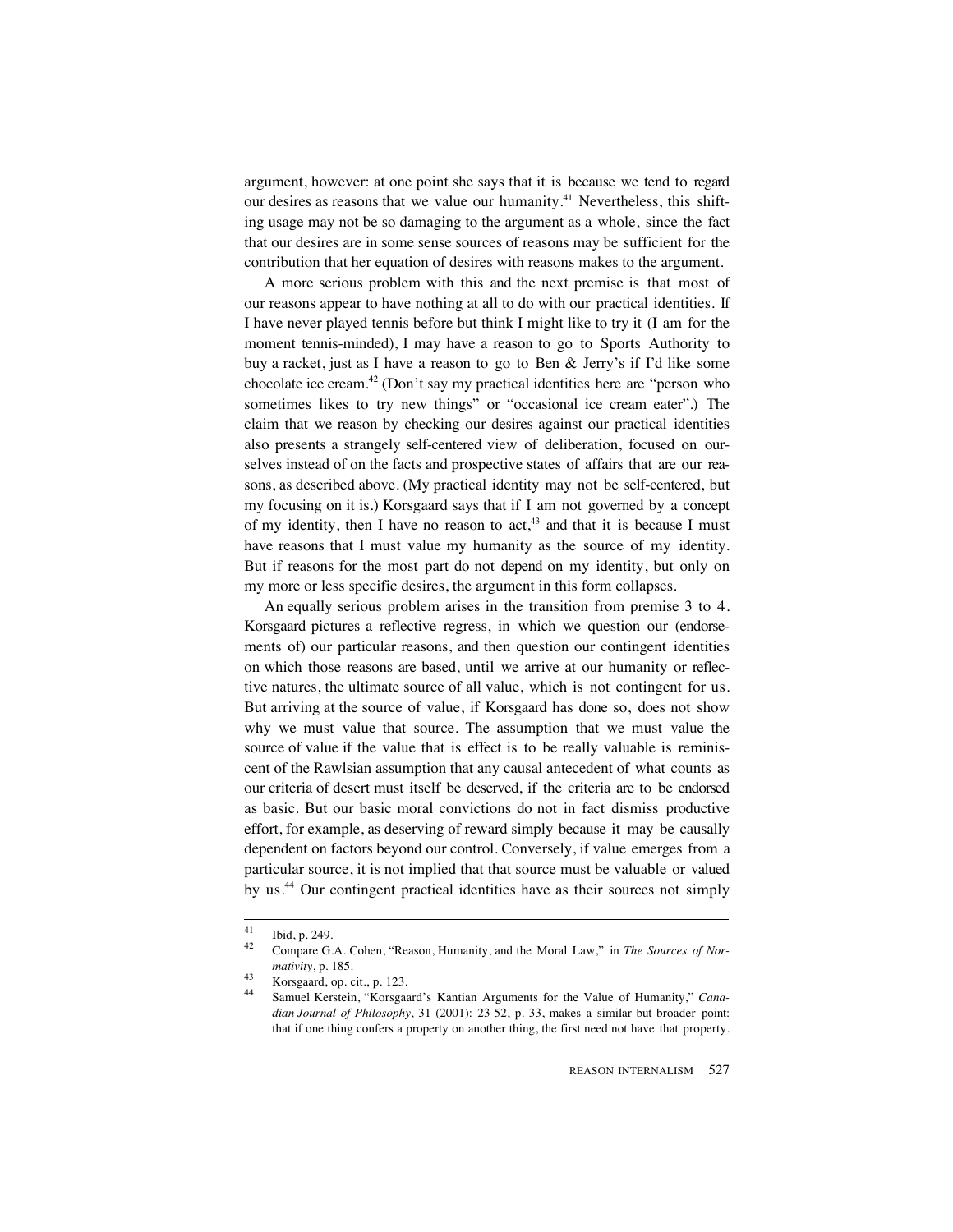our humanity or reflective need for reasons, but complex cultural and personal histories.<sup>45</sup> In my and probably your case, this history may well include a slave class in ancient Greece that made the leisure for philosophical reflection possible for others. Must we, therefore, in order to endorse our identities as philosophers, value the institution of slavery of the sort that existed then? Need we, for that matter, always value our humanity as the source of all value and reasons, if we are to have any reasons? Is suicide, therefore, never rational—can a reflective agent who is terminally ill and in pain never have unopposed reasons for contemplating it?

Finally, premise 5 is the most bewildering of any. It is puzzling first why, if it can be defended, any of the others are required or even relevant. If all reasons are really shared, this should be sufficient in itself to establish morality. Korsgaard defends it by appealing to Wittgenstein's private language argument (??) and to examples in which reasons are shared, such as two people's reasons for meeting at a certain time. But the private language argument can establish only that reasons, like sensations, are communicable, not that they are shared in the stronger sense of being held in common.<sup>46</sup> And the fact that people can share reasons in this stronger sense does not show that they always do so. In fact they don't. I may have a reason to go to the Sports Authority store this morning, but of course that does not give you any reason to go there or even to help me get there if I need help to do so. You can go back to sleep instead without being irrational for not providing me with transportation. Shared reasons generally depend on contingent special relations among those who thereby share them. These relations, of course, may be quite broad and common: morally-minded people share reasons not to harm one another, and so on.

In summary, what Korsgaard sees as requirements of coherence far exceeds my earlier descriptions of such requirements. You might wonder why I could not have much more briefly granted her requirements for the sake of argument and then held that, being requirements of coherence, they once more create only reasons acceptable to the strong internalist. That was the strategy employed in response to the arguments that saw prudential reasons as rationally required. But it does not work against Korsgaard, since she requires coherence not with contingent pre-existing motivational states, but with our noncontingent identities as humans or reflective beings. One might say that

-

I prefer to attack directly the narrower claim about the source of value being valuable, since Korsgaard needs only this narrower claim for her argument, and it might be true even if the broader one is not.<br>
<sup>45</sup> This point is emphasized, although to a different purpose, by Christopher Gowans, "Prac-

tical Identities and Autonomy," *Philosophy & Phenomenological Research*, 44 (2002): 546-70. <sup>46</sup> This seems an obvious point and is noted by other critics. See Allan Gibbard, "Morality as

Consistency in Living," *Ethics*, 110 (1999):140-64, pp. 161-3; also Raymond Geuss, "Morality and Identity," in *The Sources of Normativity*, pp. 197-8.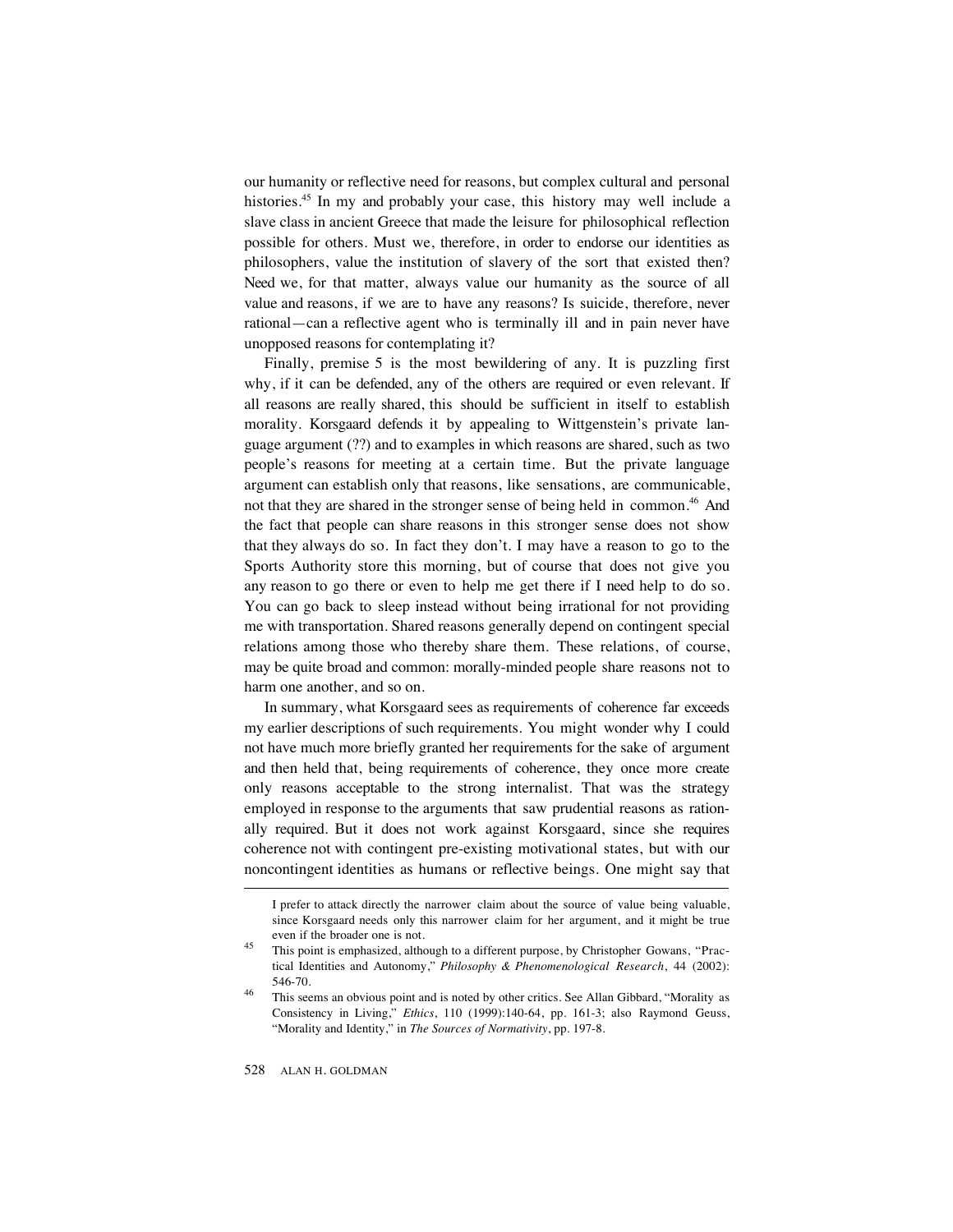in her view we must value humanity only if we are to act on other reasons and hence have other contingent desires or concerns that these reasons reflect. Then the reason to value our humanity is one acceptable to the strong internalist. But acting on reasons is itself not contingent for her or for us: it is because we have the reflective natures that we do, because we are essentially reflective beings, that we must value our humanity according to Korsgaard. Hence her argument must be refuted and not accepted by the strong internalist.

The other, earlier strategy will work against the last recent argument for desire independent reasons that I shall consider, that of John Searle. Searle argues that when we freely assume obligations by committing ourselves to future conduct, we then acquire reasons to fulfill those obligations. These, according to him, are desire independent reasons, since we have reasons to act as we are committed to acting whether or not we then want to do so. Such commitments and obligations include not only explicit contracts and promises, but also many more common types of behavior. If I order a beer in a bar, I am committed and so have reason to pay for it whether or not I desire to do so.47 The swindler no less than the honest dealer has a reason to pay for that beer once he orders and drinks it.

But does he? Once again we must carefully distinguish cases here, and I believe we must also distinguish obligations from reasons to fulfill them, as we did above. For normally morally-minded people there is no question that freely entering into such transactions gives them reasons to hold up their end of the agreement. As noted earlier, their moral concerns include not only or primarily the de dicto desire to do what is right, but also concerns for honesty, fair dealing, the rights and welfare of others, and so on. And, of course, being concerned also for their own reputations and future opportunities, they also have prudential reasons to fulfill such obligations, reasons in themselves almost unopposed when it comes to such trivial burdens as paying for a beer. Morally concerned agents can commit themselves to future interactions with others in the same way that prudentially concerned agents can commit themselves to rules or patterns of conduct that resist predicted temptations. Not carrying through on such commitments without change in underlying attitude is in both cases irrational weakness of will, not acting on an intention formed and maintained with the weight of reasons behind it. These are again internal reasons, since it is a matter of coherence among motivational states and actions over time. Freely and rationally forming an intention or accepting an obligation without then acting on it is a form of practical self-defeat.

At the other end of the spectrum is once more the amoralist. Does he have reason to pay for that beer? Certainly, if he is at all normal in other ways, he has ample prudential reason. Does he have moral reasons? A beer having been

<sup>47</sup> <sup>47</sup> John Searle, *Rationality in Action* , pp. 137-8.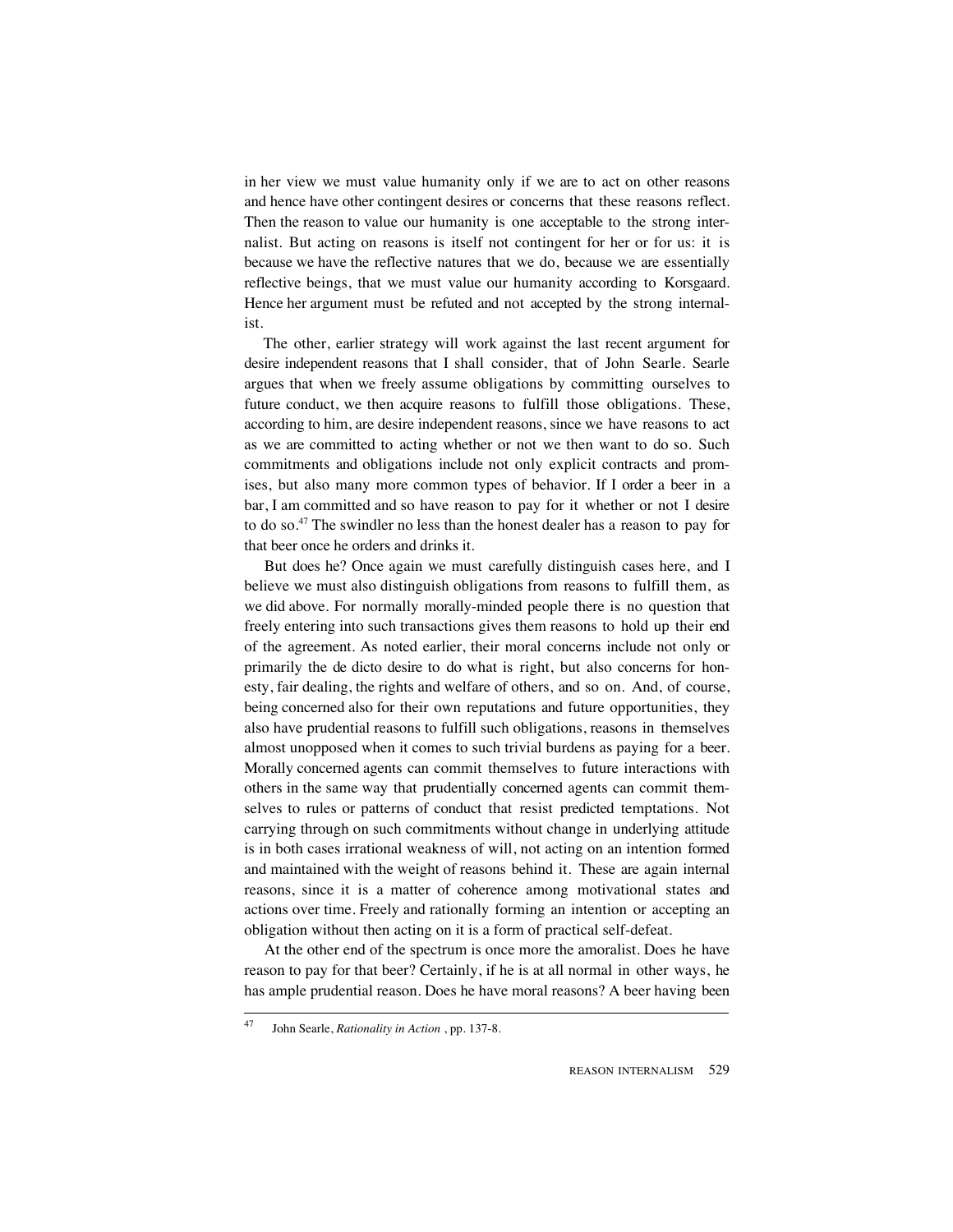ordered, there are such reasons amounting to a moral obligation to pay, but do they give him such reasons? In the previous case of the morally-minded agent, we saw that she acquires moral reasons through the voluntary acceptance of the obligation and hence of the moral norm that underlies it. Does the amoralist similarly accept an obligation to pay? For Searle he does so simply by uttering the words that order the beer. Searle points out that insincerity is possible only because most who utter these words do thereby accept an obligation, and that deception is possible only because others understand the deceiver as accepting an obligation. $48$  But that successful deception depends upon such common practices and understandings among the morallyminded does not show that the amoralist really accepts an obligation, endorses a moral norm, or thereby incurs a reason. The case is similar to that of the successful liar. The liar is not committed to the truth of what she utters. She will not draw inferences on the basis of it and is not irrational not to do so, although others must understand each other as well as her as making such a commitment by uttering her words. Analogously, the amoralist only appears to accept voluntarily a commitment and thereby give himself a moral reason to comply. There are moral obligations not only to keep commitments made, but to accept commitments one appears to make. But these obligations no more give the amoralist reasons than do any other moral requirements.

The final and most difficult case again involves changes in motivations or attitudes. A change for the better is not hard to handle. If the amoralist repents, she thereby gives herself reason and commits herself to fulfill her obligation. But this is no indication that mere recognition of a moral obligation suffices to require her to be motivated by it, any more than it would be in the case of a legal or aesthetic obligation. A more fundamental change in attitude or motivational set would be necessary. The really difficult case is the highly unusual one in which a normally morally-minded person incurs a moral commitment and then loses all moral concerns. Does that person have a reason to fulfill the obligation she freely accepted? The case is not only highly unusual, to say the least, but extremely difficult to identify in practice. A more common parallel prudential case is that in which a person commits to a prudential rule, say not to snack between meals. There appears to be a distinction from the first person point of view between irrational weakness of will and rationally innocent change of mind, perhaps a reordering of priorities between gustatory pleasure and weight loss. But even from this point of view, the possibility of self-deception blurs the line. Too many changes in commitments betokens fickleness or lack of integrity if not irrationality in both moral and prudential matters. But this is once more a matter of coherence over time among concerns, intentions, and actions—an internal matter.

<sup>48</sup> Ibid, p. 197.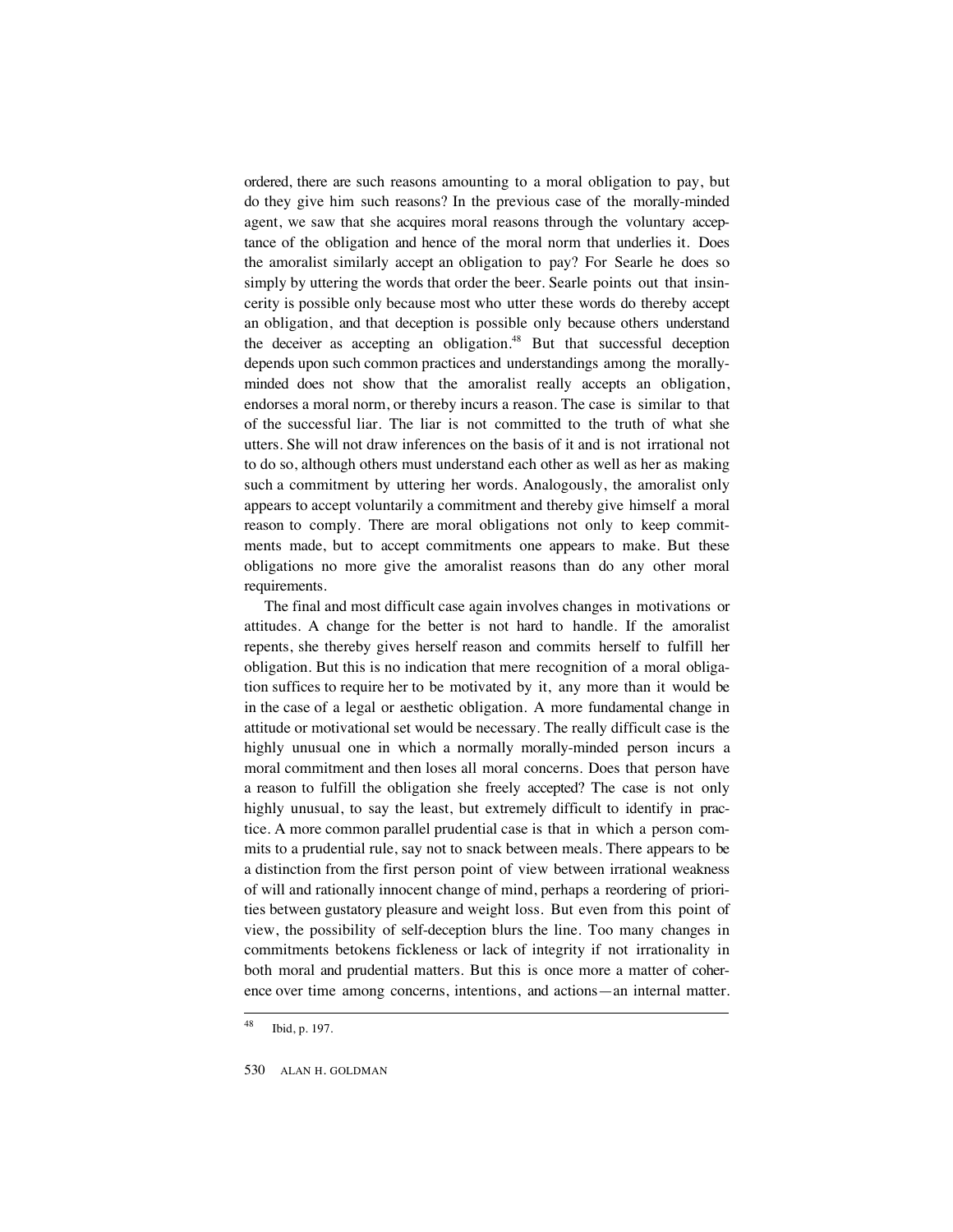In any case, it would be crazy for the opponent of strong internalism to base his whole argument for desire independent reasons on this bizarre and problematic case.

### **V. Conclusion**

To the morally-minded person, moral requirements seem to have intrinsic motivating force. Moral judgments are meant to be action guiding. If I express such a judgment to another, I normally intend to motivate that person; and if I deliberate myself about what is morally required, it is normally because I know I will be motivated by the outcome of my deliberation. "I ought to do A, but I have no reason to" is certainly odd, to say the least. And once I convince someone else of a moral requirement that applies to him, I should not also have to convince him that he has reason to do as he is morally required to.

These mundane points perhaps motivate the more complex arguments of philosophers for the intrinsically motivating force of moral reasons on rational agents. And the belief that moral reasons must be rational requirements mainly motivates internalism's opposition, the belief that there must be desire independent reasons. Most of the points in the previous paragraph are indeed true, but they are not decisive as premises in an argument against strong internalism. Just as moral requirements seem in themselves to supply agents with reasons, so values and secondary qualities seem to be purely objective properties of things. But philosophical reflection convinces us otherwise. When I express moral judgments to others or deliberate morally myself, I assume normal moral concerns. That explains the oddness of "I ought to do A but have no reason to" as the outcome of deliberation, and it explains why I normally don't have to convince someone that she has reason to do what she morally ought to do. But we do need to train, educate, or motivate people to be moral. Indeed, the deepest moral problem we have in society is the only partially successful outcome of such social indoctrination.49 If this education were simply a matter of replacing ignorance with knowledge, if it were simply a matter of getting people to grasp moral truths, the problem would be far more tractable, similar to that of illiteracy. But the defect or vice of the immoral or amoral lies in their motivations or lack of concerns, not in their reason. Sociopaths need not be fools or mentally challenged, or even philosophically unsophisticated.

I have assumed as a basic premise here that values are not subject-independent. This requires the opponent of strong reason internalism to produce convincing examples of desire independent reasons. I have tried to show that

<sup>49</sup> This indoctrination, although not consisting in pointing out reasons that people already have, is not unjustified manipulation, since we are all better off when all accept moral reasons than when none do.